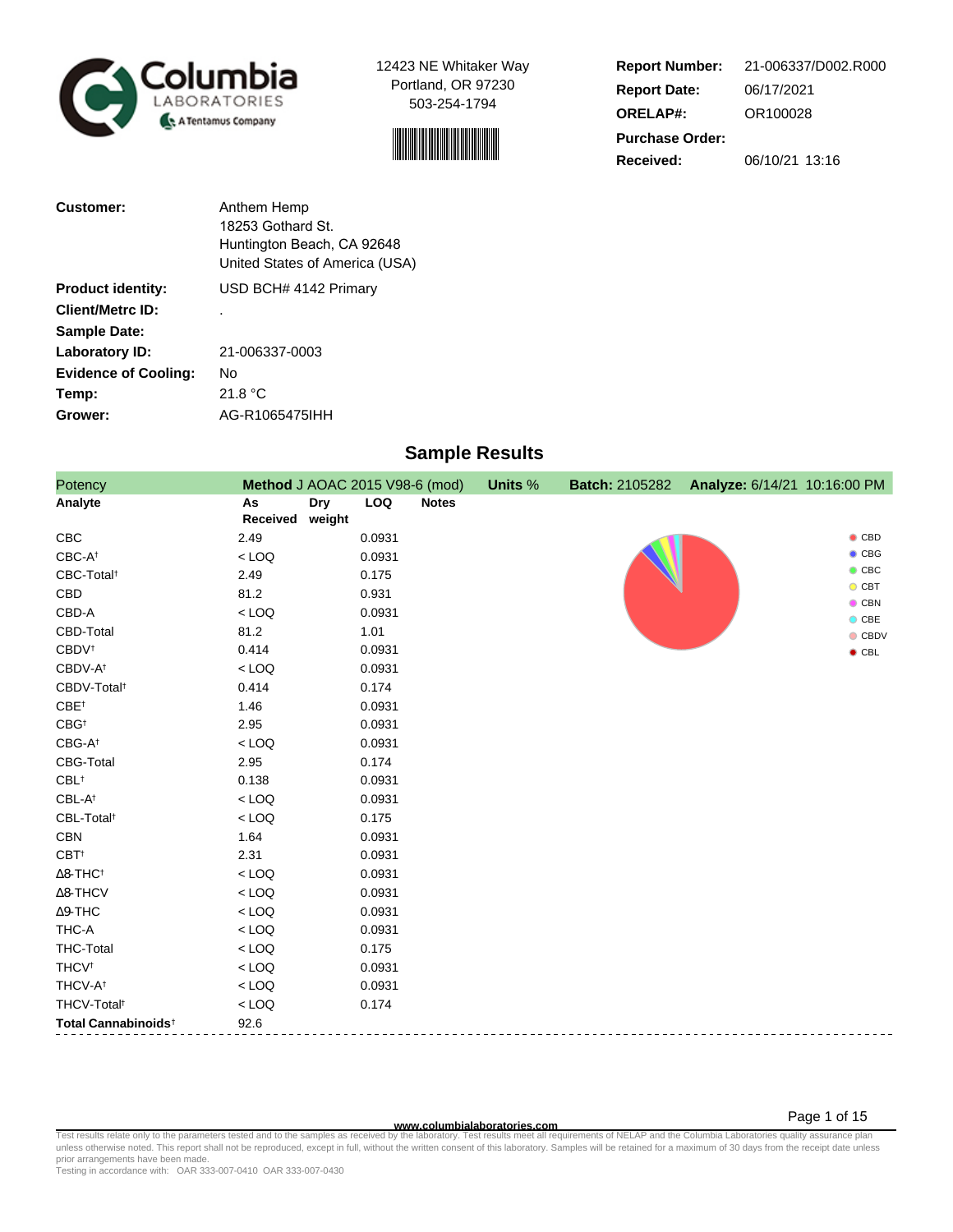



| Report Number:         | 21-006337/D002.R000       |
|------------------------|---------------------------|
| <b>Report Date:</b>    | 06/17/2021                |
| <b>ORELAP#:</b>        | OR100028                  |
| <b>Purchase Order:</b> |                           |
| Received:              | 06/10/21 13:16            |
| 05188                  | Analyze 06/14/21 09:19 AM |
|                        |                           |

| <b>Solvents</b>      | <b>Method Residual Solvents by GC/MS</b> |                         |      |      | Units $\mu$ g/g                | <b>Batch 2105188</b> |         |                         |      |      | Analyze 06/14/21 09:19 AM |
|----------------------|------------------------------------------|-------------------------|------|------|--------------------------------|----------------------|---------|-------------------------|------|------|---------------------------|
| Analyte              | Result                                   | Limits LOQ Status Notes |      |      | Analyte                        |                      | Result  | Limits LOQ Status Notes |      |      |                           |
| 1,4-Dioxane          | $<$ LOQ                                  | 380                     | 100  | pass | 2-Butanol                      |                      | $<$ LOQ | 5000                    | 200  | pass |                           |
| 2-Ethoxyethanol      | $<$ LOQ                                  | 160                     | 30.0 | pass | 2-Methylbutane                 |                      | $<$ LOQ |                         | 200  |      |                           |
| 2-Methylpentane      | $<$ LOQ                                  |                         | 30.0 |      | 2-Propanol (IPA)               |                      | $<$ LOQ | 5000                    | 200  | pass |                           |
| 2,2-Dimethylbutane   | $<$ LOQ                                  |                         | 30.0 |      | 2,2-Dimethylpropane            |                      | $<$ LOQ |                         | 200  |      |                           |
| 2,3-Dimethylbutane   | $<$ LOQ                                  |                         | 30.0 |      | 3-Methylpentane                |                      | $<$ LOQ |                         | 30.0 |      |                           |
| Acetone              | $<$ LOQ                                  | 5000                    | 200  | pass | Acetonitrile                   |                      | $<$ LOQ | 410                     | 100  | pass |                           |
| Benzene              | $<$ LOQ                                  | 2.00                    | 1.00 | pass | Butanes (sum)                  |                      | $<$ LOQ | 5000                    | 400  | pass |                           |
| Cyclohexane          | $<$ LOQ                                  | 3880                    | 200  | pass | Ethyl acetate                  |                      | $<$ LOQ | 5000                    | 200  | pass |                           |
| Ethyl benzene        | $<$ LOQ                                  |                         | 200  |      | Ethyl ether                    |                      | $<$ LOQ | 5000                    | 200  | pass |                           |
| Ethylene glycol      | $<$ LOQ                                  | 620                     | 200  | pass | Ethylene oxide                 |                      | $<$ LOQ | 50.0                    | 20.0 | pass |                           |
| Hexanes (sum)        | $<$ LOQ                                  | 290                     | 150  | pass | Isopropyl acetate              |                      | $<$ LOQ | 5000                    | 200  | pass |                           |
| Isopropylbenzene     | $<$ LOQ                                  | 70.0                    | 30.0 | pass | m,p-Xylene                     |                      | $<$ LOQ |                         | 200  |      |                           |
| Methanol             | $<$ LOQ                                  | 3000                    | 200  | pass | Methylene chloride             |                      | < LOQ   | 600                     | 60.0 | pass |                           |
| Methylpropane        | $<$ LOQ                                  |                         | 200  |      | n-Butane                       |                      | < LOQ   |                         | 200  |      |                           |
| n-Heptane            | 274                                      | 5000                    | 200  | pass | n-Hexane                       |                      | $<$ LOQ |                         | 30.0 |      |                           |
| n-Pentane            | $<$ LOQ                                  |                         | 200  |      | o-Xylene                       |                      | $<$ LOQ |                         | 200  |      |                           |
| Pentanes (sum)       | $<$ LOQ                                  | 5000                    | 600  | pass | Propane                        |                      | $<$ LOQ | 5000                    | 200  | pass |                           |
| Tetrahydrofuran      | $<$ LOQ                                  | 720                     | 100  | pass | Toluene                        |                      | $<$ LOQ | 890                     | 100  | pass |                           |
| <b>Total Xylenes</b> | $<$ LOQ                                  |                         | 400  |      | <b>Total Xylenes and Ethyl</b> |                      | < LOQ   | 2170                    | 600  | pass |                           |
|                      |                                          |                         |      |      |                                |                      |         |                         |      |      |                           |

**www.columbialaboratories.com**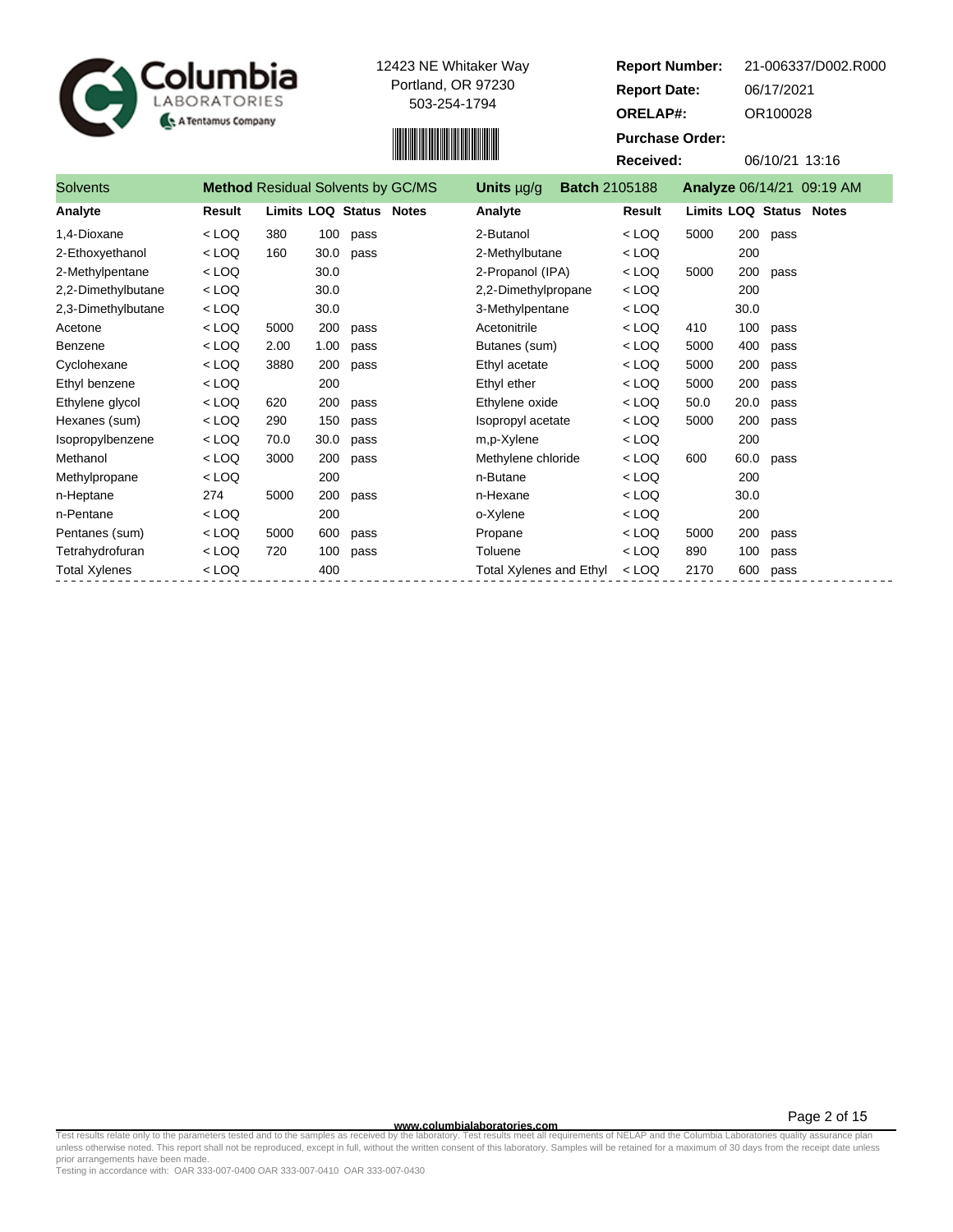



| 21-006337/D002.R000 |
|---------------------|
| 06/17/2021          |
| OR100028            |
|                     |
| 06/10/21 13:16      |
|                     |

| <b>Pesticides</b> |               |      |                                | Method AOAC 2007.01 & EN 15662 (mod) Units mg/kg Batch 2105331 |               |      | Analyze 06/16/21 03:17 PM |
|-------------------|---------------|------|--------------------------------|----------------------------------------------------------------|---------------|------|---------------------------|
| Analyte           | <b>Result</b> |      | <b>Limits LOQ Status Notes</b> | Analyte                                                        | <b>Result</b> |      | Limits LOQ Status Notes   |
| Abamectin         | $<$ LOQ       | 0.50 | $0.250$ pass                   | Acephate                                                       | $<$ LOQ       | 0.40 | 0.250 pass                |
| Acequinocyl       | $<$ LOQ       | 2.0  | $1.00$ pass                    | Acetamiprid                                                    | $<$ LOQ       | 0.20 | $0.100$ pass              |
| Aldicarb          | $<$ LOQ       | 0.40 | $0.200$ pass                   | Azoxystrobin                                                   | $<$ LOQ       | 0.20 | $0.100$ pass              |
| Bifenazate        | $<$ LOQ       | 0.20 | $0.100$ pass                   | <b>Bifenthrin</b>                                              | $<$ LOQ       | 0.20 | $0.100$ pass              |
| <b>Boscalid</b>   | $<$ LOQ       | 0.40 | $0.200$ pass                   | Carbaryl                                                       | $<$ LOQ       | 0.20 | $0.100$ pass              |
| Carbofuran        | $<$ LOQ       | 0.20 | $0.100$ pass                   | Chlorantraniliprole                                            | $<$ LOQ       | 0.20 | $0.100$ pass              |
| Chlorfenapyr      | $<$ LOQ       | 1.0  | 0.500 pass                     | Chlorpyrifos                                                   | $<$ LOQ       | 0.20 | 0.100 pass                |
| Clofentezine      | $<$ LOQ       | 0.20 | 0.100 pass                     | Cyfluthrin                                                     | $<$ LOQ       | 1.0  | 0.500 pass                |
| Cypermethrin      | $<$ LOQ       | 1.0  | 0.500 pass                     | Daminozide                                                     | $<$ LOQ       | 1.0  | $0.500$ pass              |
| Diazinon          | $<$ LOQ       | 0.20 | $0.100$ pass                   | <b>Dichlorvos</b>                                              | $<$ LOQ       | 1.0  | $0.500$ pass              |
| Dimethoate        | $<$ LOQ       | 0.20 | $0.100$ pass                   | Ethoprophos                                                    | $<$ LOQ       | 0.20 | $0.100$ pass              |
| Etofenprox        | $<$ LOQ       | 0.40 | $0.200$ pass                   | Etoxazole                                                      | $<$ LOQ       | 0.20 | $0.100$ pass              |
| Fenoxycarb        | $<$ LOQ       | 0.20 | $0.100$ pass                   | Fenpyroximate                                                  | $<$ LOQ       | 0.40 | 0.200 pass                |
| Fipronil          | $<$ LOQ       | 0.40 | $0.200$ pass                   | Flonicamid                                                     | $<$ LOQ       | 1.0  | $0.400$ pass              |
| Fludioxonil       | $<$ LOQ       | 0.40 | $0.200$ pass                   | Hexythiazox                                                    | $<$ LOQ       | 1.0  | 0.400 pass                |
| Imazalil          | $<$ LOQ       | 0.20 | $0.100$ pass                   | Imidacloprid                                                   | $<$ LOQ       | 0.40 | $0.200$ pass              |
| Kresoxim-methyl   | $<$ LOQ       | 0.40 | $0.200$ pass                   | Malathion                                                      | $<$ LOQ       | 0.20 | $0.100$ pass              |
| Metalaxyl         | $<$ LOQ       | 0.20 | $0.100$ pass                   | Methiocarb                                                     | $<$ LOQ       | 0.20 | $0.100$ pass              |
| Methomyl          | $<$ LOQ       | 0.40 | 0.200 pass                     | <b>MGK-264</b>                                                 | $<$ LOQ       | 0.20 | $0.100$ pass              |
| Myclobutanil      | $<$ LOQ       | 0.20 | 0.100 pass                     | Naled                                                          | $<$ LOQ       | 0.50 | $0.250$ pass              |
| Oxamyl            | $<$ LOQ       | 1.0  | $0.500$ pass                   | Paclobutrazole                                                 | $<$ LOQ       | 0.40 | $0.200$ pass              |
| Parathion-Methyl  | $<$ LOQ       | 0.20 | $0.200$ pass                   | Permethrin                                                     | $<$ LOQ       | 0.20 | $0.100$ pass              |
| Phosmet           | $<$ LOQ       | 0.20 | $0.100$ pass                   | Piperonyl butoxide                                             | $<$ LOQ       | 2.0  | $1.00$ pass               |
| Prallethrin       | $<$ LOQ       | 0.20 | $0.200$ pass                   | Propiconazole                                                  | $<$ LOQ       | 0.40 | $0.200$ pass              |
| Propoxur          | $<$ LOQ       | 0.20 | $0.100$ pass                   | Pyrethrin I (total)                                            | $<$ LOQ       | 1.0  | $0.500$ pass              |
| Pyridaben         | $<$ LOQ       | 0.20 | $0.100$ pass                   | Spinosad                                                       | $<$ LOQ       | 0.20 | 0.100 pass                |
| Spiromesifen      | $<$ LOQ       | 0.20 | $0.100$ pass                   | Spirotetramat                                                  | $<$ LOQ       | 0.20 | $0.100$ pass              |
| Spiroxamine       | $<$ LOQ       | 0.40 | $0.200$ pass                   | Tebuconazole                                                   | $<$ LOQ       | 0.40 | $0.200$ pass              |
| Thiacloprid       | $<$ LOQ       | 0.20 | $0.100$ pass                   | Thiamethoxam                                                   | $<$ LOQ       | 0.20 | $0.100$ pass              |
| Trifloxystrobin   | $<$ LOQ       | 0.20 | $0.100$ pass                   |                                                                |               |      |                           |

# Notes:

Tentatively Identified Compounds (TICs) None

**www.columbialaboratories.com**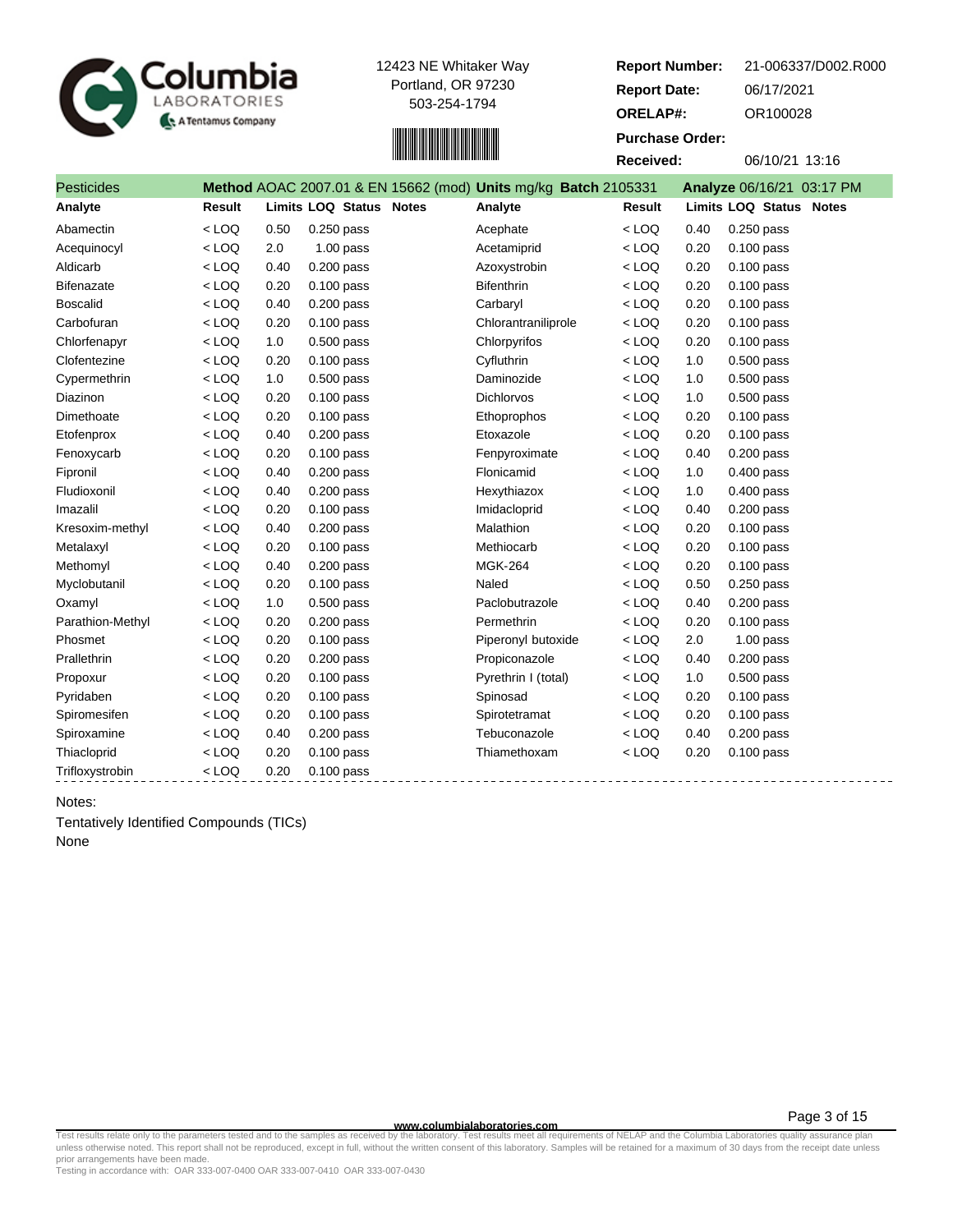



**Report Number: Report Date: ORELAP#:** 06/17/2021 OR100028 **Received:** 06/10/21 13:16 **Purchase Order:** 21-006337/D002.R000

| <b>Customer:</b>            | Anthem Hemp                                                  |
|-----------------------------|--------------------------------------------------------------|
|                             | 18253 Gothard St.                                            |
|                             | Huntington Beach, CA 92648<br>United States of America (USA) |
| <b>Product identity:</b>    | USD BCH# 4142 Dup                                            |
| <b>Client/Metrc ID:</b>     |                                                              |
| <b>Sample Date:</b>         |                                                              |
| Laboratory ID:              | 21-006337-0004                                               |
| <b>Evidence of Cooling:</b> | No                                                           |
| Temp:                       | 21.8 °C                                                      |
| Grower:                     | AG-R1065475IHH                                               |

# **Sample Results**

| Potency                         | Method J AOAC 2015 V98-6 (mod) |                      |            |              | <b>Units %</b> | <b>Batch: 2105282</b> | Analyze: 6/14/21 10:38:00 PM |                                |
|---------------------------------|--------------------------------|----------------------|------------|--------------|----------------|-----------------------|------------------------------|--------------------------------|
| Analyte                         | As<br>Received                 | <b>Dry</b><br>weight | <b>LOQ</b> | <b>Notes</b> |                |                       |                              |                                |
| <b>CBC</b>                      | 2.47                           |                      | 0.0904     |              |                |                       |                              | $\bullet$ CBD                  |
| $CBC-A^{\dagger}$               | $<$ LOQ                        |                      | 0.0904     |              |                |                       |                              | $\bullet$ CBG                  |
| CBC-Total <sup>t</sup>          | 2.47                           |                      | 0.170      |              |                |                       |                              | $\bullet$ CBC                  |
| CBD                             | 81.6                           |                      | 0.904      |              |                |                       |                              | $\bullet$ CBT<br>$\bullet$ CBN |
| CBD-A                           | $<$ LOQ                        |                      | 0.0904     |              |                |                       |                              | $O$ CBE                        |
| CBD-Total                       | 81.6                           |                      | 0.983      |              |                |                       |                              | $\bullet$ CBDV                 |
| <b>CBDV</b> <sup>t</sup>        | 0.415                          |                      | 0.0904     |              |                |                       |                              | $\bullet$ CBL                  |
| CBDV-A <sup>t</sup>             | $<$ LOQ                        |                      | 0.0904     |              |                |                       |                              |                                |
| CBDV-Total <sup>t</sup>         | 0.415                          |                      | 0.169      |              |                |                       |                              |                                |
| CBE <sup>t</sup>                | 1.47                           |                      | 0.0904     |              |                |                       |                              |                                |
| $CBG^{\dagger}$                 | 2.94                           |                      | 0.0904     |              |                |                       |                              |                                |
| $CBG-A^{\dagger}$               | $<$ LOQ                        |                      | 0.0904     |              |                |                       |                              |                                |
| CBG-Total                       | 2.94                           |                      | 0.169      |              |                |                       |                              |                                |
| $\mathsf{CBL}^\dagger$          | 0.134                          |                      | 0.0904     |              |                |                       |                              |                                |
| CBL-At                          | $<$ LOQ                        |                      | 0.0904     |              |                |                       |                              |                                |
| CBL-Total <sup>t</sup>          | $<$ LOQ                        |                      | 0.170      |              |                |                       |                              |                                |
| <b>CBN</b>                      | 1.62                           |                      | 0.0904     |              |                |                       |                              |                                |
| CBT <sup>+</sup>                | 2.37                           |                      | 0.0904     |              |                |                       |                              |                                |
| $\Delta$ 8-THC <sup>†</sup>     | $<$ LOQ                        |                      | 0.0904     |              |                |                       |                              |                                |
| $\Delta$ 8-THCV                 | $<$ LOQ                        |                      | 0.0904     |              |                |                       |                              |                                |
| $\Delta$ 9-THC                  | $<$ LOQ                        |                      | 0.0904     |              |                |                       |                              |                                |
| THC-A                           | $<$ LOQ                        |                      | 0.0904     |              |                |                       |                              |                                |
| <b>THC-Total</b>                | $<$ LOQ                        |                      | 0.170      |              |                |                       |                              |                                |
| <b>THCV<sup>t</sup></b>         | $<$ LOQ                        |                      | 0.0904     |              |                |                       |                              |                                |
| THCV-A <sup>t</sup>             | $<$ LOQ                        |                      | 0.0904     |              |                |                       |                              |                                |
| THCV-Total <sup>t</sup>         | $<$ LOQ                        |                      | 0.169      |              |                |                       |                              |                                |
| Total Cannabinoids <sup>+</sup> | 93.0                           |                      |            |              |                |                       |                              |                                |

www.columbialaboratories.com<br>Test results relate only to the parameters tested and to the samples as received by the laboratories columbiala<br>unless otherwise noted. This report shall not be reproduced, except in full, with prior arrangements have been made.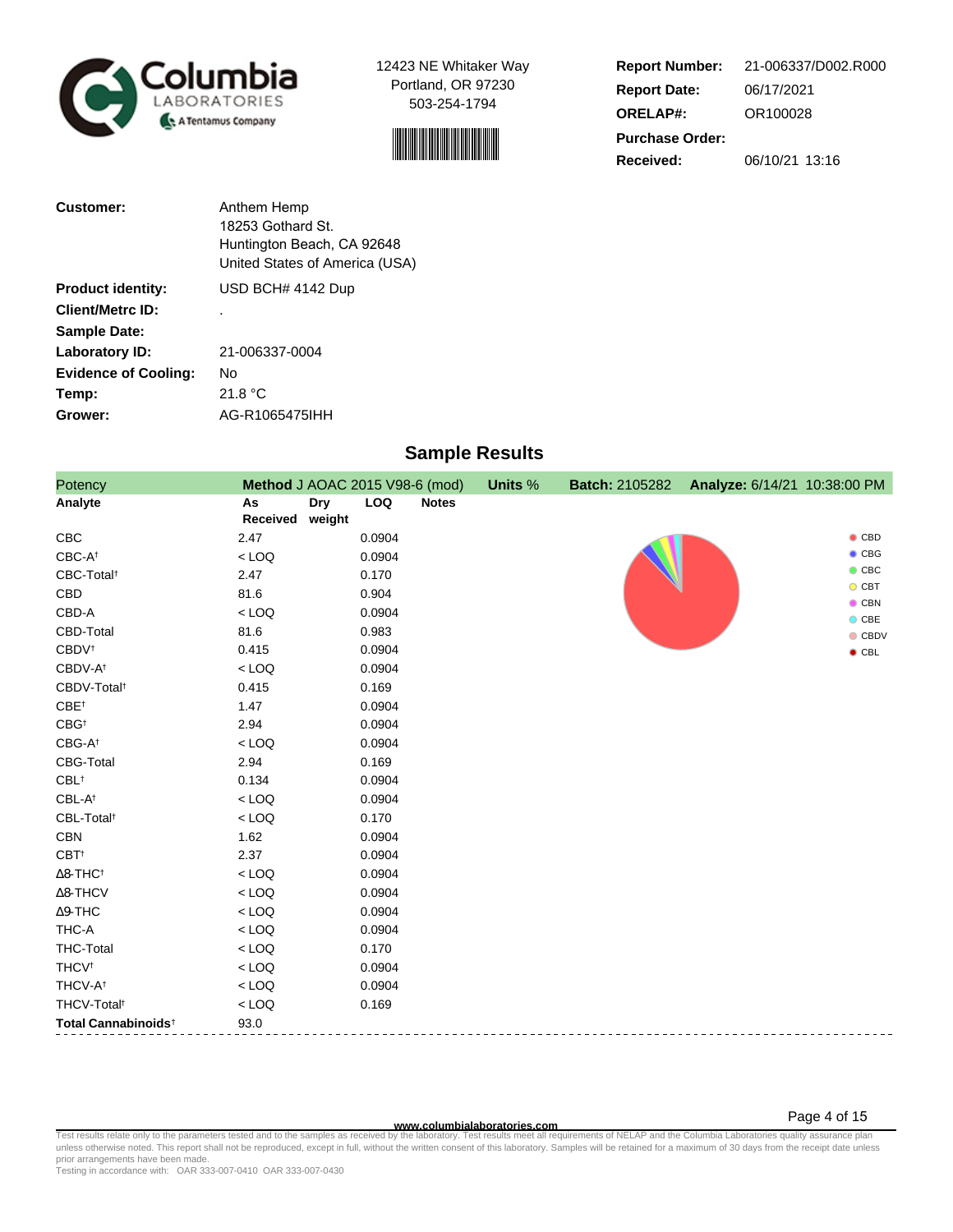



**Report Number: Report Date: ORELAP#:** 06/17/2021 OR100028 **Received:** 06/10/21 13:16 **Purchase Order:** 21-006337/D002.R000

| <b>Solvents</b>      |         |      |      | <b>Method Residual Solvents by GC/MS</b> | Units µg/g                     | <b>Batch 2105188</b> |         |                                |      |      | Analyze 06/14/21 09:19 AM |
|----------------------|---------|------|------|------------------------------------------|--------------------------------|----------------------|---------|--------------------------------|------|------|---------------------------|
| Analyte              | Result  |      |      | <b>Limits LOQ Status Notes</b>           | Analyte                        |                      | Result  | <b>Limits LOQ Status Notes</b> |      |      |                           |
| 1,4-Dioxane          | $<$ LOQ | 380  | 100  | pass                                     | 2-Butanol                      |                      | $<$ LOQ | 5000                           | 200  | pass |                           |
| 2-Ethoxyethanol      | $<$ LOQ | 160  | 30.0 | pass                                     | 2-Methylbutane                 |                      | $<$ LOQ |                                | 200  |      |                           |
| 2-Methylpentane      | $<$ LOQ |      | 30.0 |                                          | 2-Propanol (IPA)               |                      | $<$ LOQ | 5000                           | 200  | pass |                           |
| 2,2-Dimethylbutane   | $<$ LOQ |      | 30.0 |                                          | 2,2-Dimethylpropane            |                      | $<$ LOQ |                                | 200  |      |                           |
| 2,3-Dimethylbutane   | $<$ LOQ |      | 30.0 |                                          | 3-Methylpentane                |                      | $<$ LOQ |                                | 30.0 |      |                           |
| Acetone              | $<$ LOQ | 5000 | 200  | pass                                     | Acetonitrile                   |                      | $<$ LOQ | 410                            | 100  | pass |                           |
| Benzene              | $<$ LOQ | 2.00 | 1.00 | pass                                     | Butanes (sum)                  |                      | < LOQ   | 5000                           | 400  | pass |                           |
| Cyclohexane          | $<$ LOQ | 3880 | 200  | pass                                     | Ethyl acetate                  |                      | < LOQ   | 5000                           | 200  | pass |                           |
| Ethyl benzene        | $<$ LOQ |      | 200  |                                          | Ethyl ether                    |                      | < LOQ   | 5000                           | 200  | pass |                           |
| Ethylene glycol      | $<$ LOQ | 620  | 200  | pass                                     | Ethylene oxide                 |                      | $<$ LOQ | 50.0                           | 20.0 | pass |                           |
| Hexanes (sum)        | $<$ LOQ | 290  | 150  | pass                                     | Isopropyl acetate              |                      | $<$ LOQ | 5000                           | 200  | pass |                           |
| Isopropylbenzene     | $<$ LOQ | 70.0 | 30.0 | pass                                     | m,p-Xylene                     |                      | $<$ LOQ |                                | 200  |      |                           |
| Methanol             | $<$ LOQ | 3000 | 200  | pass                                     | Methylene chloride             |                      | $<$ LOQ | 600                            | 60.0 | pass |                           |
| Methylpropane        | $<$ LOQ |      | 200  |                                          | n-Butane                       |                      | $<$ LOQ |                                | 200  |      |                           |
| n-Heptane            | 269     | 5000 | 200  | pass                                     | n-Hexane                       |                      | $<$ LOQ |                                | 30.0 |      |                           |
| n-Pentane            | $<$ LOQ |      | 200  |                                          | o-Xylene                       |                      | $<$ LOQ |                                | 200  |      |                           |
| Pentanes (sum)       | $<$ LOQ | 5000 | 600  | pass                                     | Propane                        |                      | $<$ LOQ | 5000                           | 200  | pass |                           |
| Tetrahydrofuran      | $<$ LOQ | 720  | 100  | pass                                     | Toluene                        |                      | < LOQ   | 890                            | 100  | pass |                           |
| <b>Total Xylenes</b> | $<$ LOQ |      | 400  |                                          | <b>Total Xylenes and Ethyl</b> |                      | $<$ LOQ | 2170                           | 600  | pass |                           |

**www.columbialaboratories.com**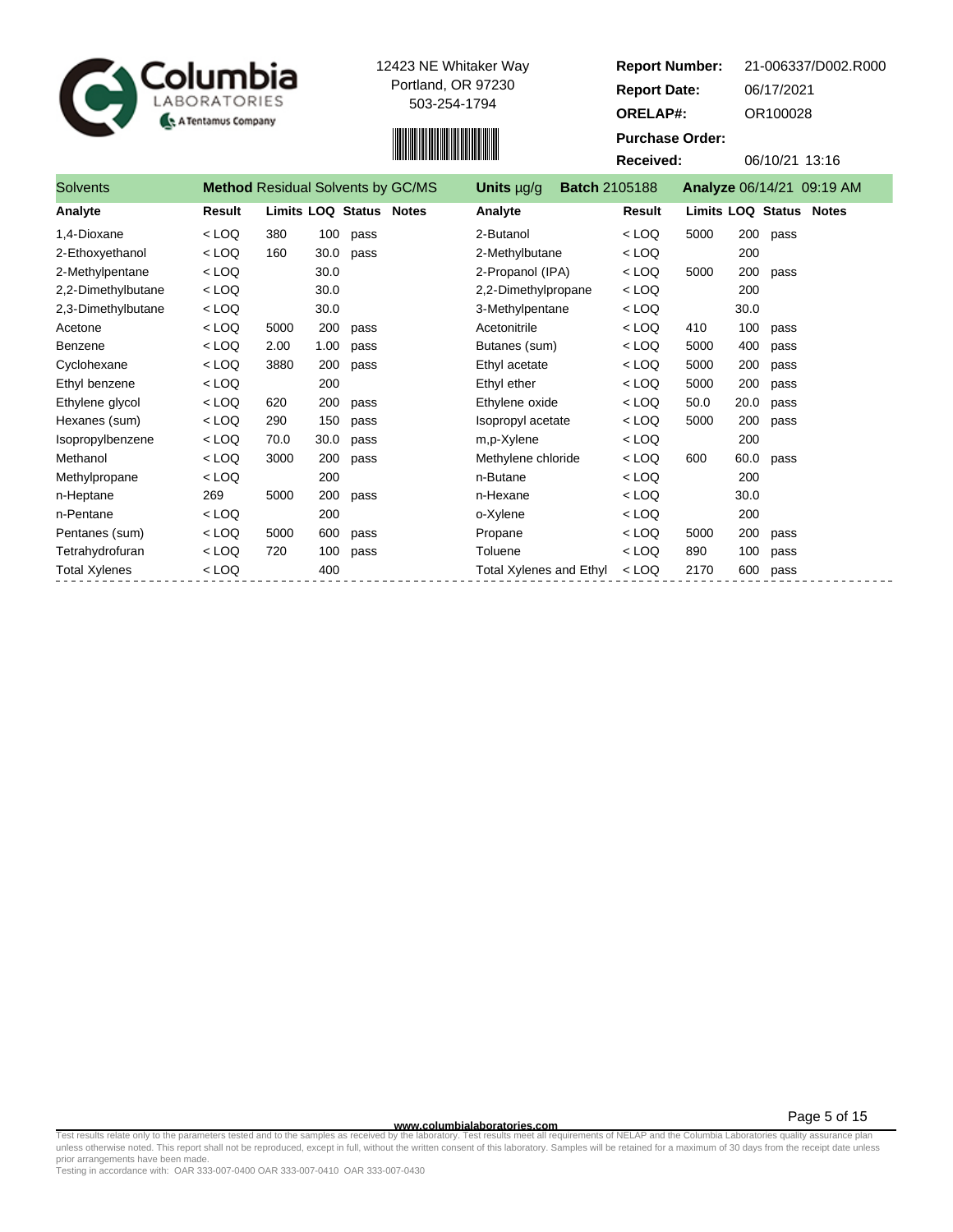



| <b>Report Number:</b>  | 21-006337/D002.R000 |
|------------------------|---------------------|
| <b>Report Date:</b>    | 06/17/2021          |
| <b>ORELAP#:</b>        | OR100028            |
| <b>Purchase Order:</b> |                     |
| Received:              | 06/10/21 13:16      |
|                        |                     |

| <b>Pesticides</b> |               |      |                                | Method AOAC 2007.01 & EN 15662 (mod) Units mg/kg Batch 2105331 |               |      | Analyze 06/16/21 03:17 PM      |
|-------------------|---------------|------|--------------------------------|----------------------------------------------------------------|---------------|------|--------------------------------|
| Analyte           | <b>Result</b> |      | <b>Limits LOQ Status Notes</b> | Analyte                                                        | <b>Result</b> |      | <b>Limits LOQ Status Notes</b> |
| Abamectin         | $<$ LOQ       | 0.50 | $0.250$ pass                   | Acephate                                                       | $<$ LOQ       | 0.40 | $0.250$ pass                   |
| Acequinocyl       | $<$ LOQ       | 2.0  | $1.00$ pass                    | Acetamiprid                                                    | $<$ LOQ       | 0.20 | $0.100$ pass                   |
| Aldicarb          | $<$ LOQ       | 0.40 | 0.200 pass                     | Azoxystrobin                                                   | $<$ LOQ       | 0.20 | $0.100$ pass                   |
| <b>Bifenazate</b> | $<$ LOQ       | 0.20 | 0.100 pass                     | <b>Bifenthrin</b>                                              | $<$ LOQ       | 0.20 | $0.100$ pass                   |
| <b>Boscalid</b>   | $<$ LOQ       | 0.40 | 0.200 pass                     | Carbaryl                                                       | $<$ LOQ       | 0.20 | $0.100$ pass                   |
| Carbofuran        | $<$ LOQ       | 0.20 | 0.100 pass                     | Chlorantraniliprole                                            | $<$ LOQ       | 0.20 | $0.100$ pass                   |
| Chlorfenapyr      | $<$ LOQ       | 1.0  | 0.500 pass                     | Chlorpyrifos                                                   | $<$ LOQ       | 0.20 | $0.100$ pass                   |
| Clofentezine      | $<$ LOQ       | 0.20 | $0.100$ pass                   | Cyfluthrin                                                     | $<$ LOQ       | 1.0  | $0.500$ pass                   |
| Cypermethrin      | $<$ LOQ       | 1.0  | $0.500$ pass                   | Daminozide                                                     | $<$ LOQ       | 1.0  | $0.500$ pass                   |
| Diazinon          | $<$ LOQ       | 0.20 | $0.100$ pass                   | <b>Dichlorvos</b>                                              | $<$ LOQ       | 1.0  | 0.500 pass                     |
| Dimethoate        | $<$ LOQ       | 0.20 | $0.100$ pass                   | Ethoprophos                                                    | $<$ LOQ       | 0.20 | $0.100$ pass                   |
| Etofenprox        | $<$ LOQ       | 0.40 | $0.200$ pass                   | Etoxazole                                                      | $<$ LOQ       | 0.20 | $0.100$ pass                   |
| Fenoxycarb        | $<$ LOQ       | 0.20 | 0.100 pass                     | Fenpyroximate                                                  | $<$ LOQ       | 0.40 | $0.200$ pass                   |
| Fipronil          | $<$ LOQ       | 0.40 | $0.200$ pass                   | Flonicamid                                                     | $<$ LOQ       | 1.0  | 0.400 pass                     |
| Fludioxonil       | $<$ LOQ       | 0.40 | $0.200$ pass                   | Hexythiazox                                                    | $<$ LOQ       | 1.0  | 0.400 pass                     |
| Imazalil          | $<$ LOQ       | 0.20 | $0.100$ pass                   | Imidacloprid                                                   | $<$ LOQ       | 0.40 | $0.200$ pass                   |
| Kresoxim-methyl   | $<$ LOQ       | 0.40 | $0.200$ pass                   | Malathion                                                      | $<$ LOQ       | 0.20 | $0.100$ pass                   |
| Metalaxyl         | $<$ LOQ       | 0.20 | $0.100$ pass                   | Methiocarb                                                     | $<$ LOQ       | 0.20 | $0.100$ pass                   |
| Methomyl          | $<$ LOQ       | 0.40 | $0.200$ pass                   | <b>MGK-264</b>                                                 | $<$ LOQ       | 0.20 | $0.100$ pass                   |
| Myclobutanil      | $<$ LOQ       | 0.20 | $0.100$ pass                   | Naled                                                          | $<$ LOQ       | 0.50 | $0.250$ pass                   |
| Oxamyl            | $<$ LOQ       | 1.0  | $0.500$ pass                   | Paclobutrazole                                                 | $<$ LOQ       | 0.40 | $0.200$ pass                   |
| Parathion-Methyl  | $<$ LOQ       | 0.20 | $0.200$ pass                   | Permethrin                                                     | $<$ LOQ       | 0.20 | 0.100 pass                     |
| Phosmet           | $<$ LOQ       | 0.20 | 0.100 pass                     | Piperonyl butoxide                                             | $<$ LOQ       | 2.0  | $1.00$ pass                    |
| Prallethrin       | $<$ LOQ       | 0.20 | $0.200$ pass                   | Propiconazole                                                  | $<$ LOQ       | 0.40 | $0.200$ pass                   |
| Propoxur          | $<$ LOQ       | 0.20 | $0.100$ pass                   | Pyrethrin I (total)                                            | $<$ LOQ       | 1.0  | $0.500$ pass                   |
| Pyridaben         | $<$ LOQ       | 0.20 | 0.100 pass                     | Spinosad                                                       | $<$ LOQ       | 0.20 | $0.100$ pass                   |
| Spiromesifen      | $<$ LOQ       | 0.20 | 0.100 pass                     | Spirotetramat                                                  | $<$ LOQ       | 0.20 | $0.100$ pass                   |
| Spiroxamine       | $<$ LOQ       | 0.40 | $0.200$ pass                   | Tebuconazole                                                   | $<$ LOQ       | 0.40 | $0.200$ pass                   |
| Thiacloprid       | $<$ LOQ       | 0.20 | $0.100$ pass                   | Thiamethoxam                                                   | $<$ LOQ       | 0.20 | 0.100 pass                     |
| Trifloxystrobin   | $<$ LOQ       | 0.20 | $0.100$ pass                   |                                                                |               |      |                                |

# Notes:

Tentatively Identified Compounds (TICs) None

**www.columbialaboratories.com**

Page 6 of 15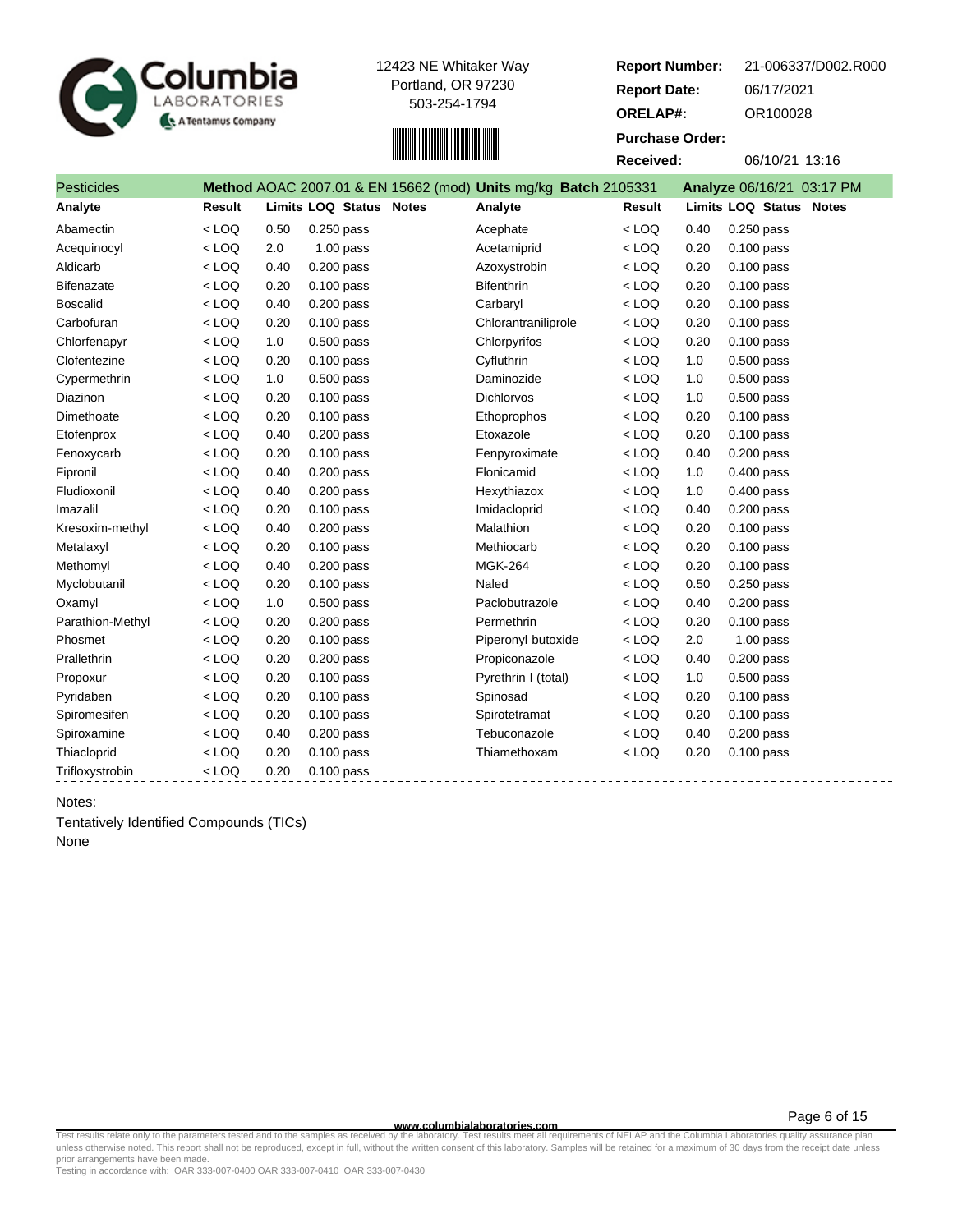



**Report Number: Report Date: ORELAP#:** 06/17/2021 OR100028 **Received:** 06/10/21 13:16 **Purchase Order:** 21-006337/D002.R000

# **Abbreviations**

 **Limits:** Action Levels per OAR-333-007-0400, OAR-333-007-0210, OAR-333-007-0220 **Limit(s) of Quantitation (LOQ):** The minimum levels, concentrations, or quantities of a target variable (e.g., target analyte) that can be reported with a specified degree of confidence.

 $t =$  Analyte not NELAP accredited.

# **Units of Measure**

 µg/g = Microgram per gram mg/kg = Milligram per kilogram = parts per million (ppm) % = Percentage of sample % wt =  $\mu$ g/g divided by 10,000

Approved Signatory

Derrick Tanner General Manager

**www.columbialaboratories.com**

Page 7 of 15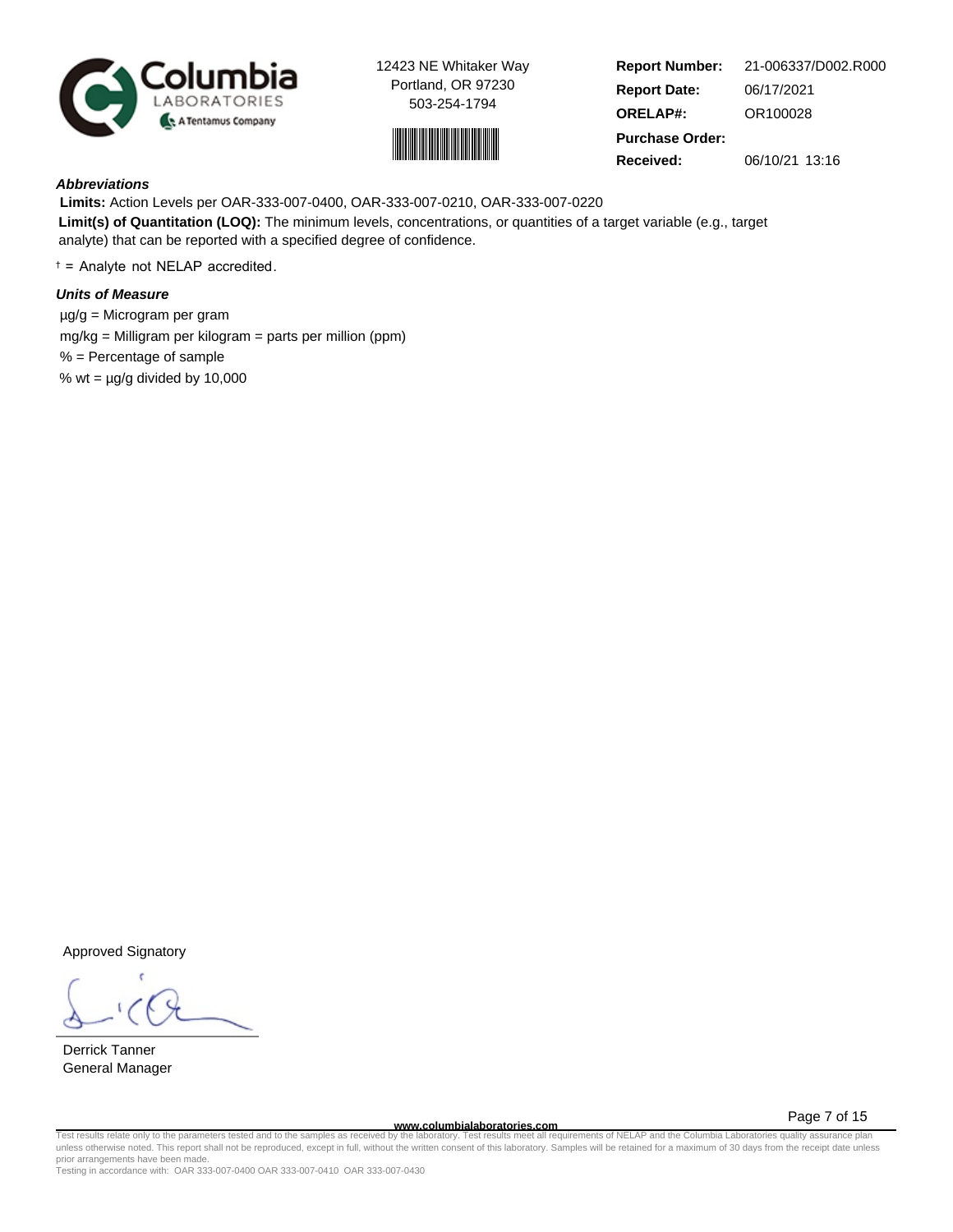



**Report Number: Report Date: ORELAP#:** 06/17/2021 OR100028 **Received:** 06/10/21 13:16 **Purchase Order:** 21-006337/D002.R000

| <b>Statistical Analysis:</b><br><b>USD BCH# 4142</b> |                                                                              |         |      |        |         |         |        |  |  |  |  |  |
|------------------------------------------------------|------------------------------------------------------------------------------|---------|------|--------|---------|---------|--------|--|--|--|--|--|
| Analysis mg/g                                        |                                                                              |         |      |        |         |         |        |  |  |  |  |  |
|                                                      | <b>CBD</b><br>CBD-A<br><b>CBN</b><br><b>THC</b><br>THC-A<br><b>CBD-Total</b> |         |      |        |         |         |        |  |  |  |  |  |
| 21-006337-0003                                       | 812                                                                          | < 0.931 | 812  | 16.4   | < 0.931 | < 0.931 | < 1.75 |  |  |  |  |  |
| 21-006337-0004                                       | 816                                                                          | < 0.904 | 816  | 16.2   | < 0.904 | < 0.904 | < 1.7  |  |  |  |  |  |
| Average mg/g                                         | 814                                                                          | n/a     | 814  | 16.3   | n/a     | n/a     | n/a    |  |  |  |  |  |
| <b>Stdev</b>                                         | 2.00                                                                         | 0.000   | 2.00 | 0.1000 | 0.000   | 0.000   | 0.000  |  |  |  |  |  |
| %RPD                                                 | 0.5%                                                                         | 0.0%    | 0.5% | 1.2%   | $0.0\%$ | $0.0\%$ | 0.0%   |  |  |  |  |  |
| Pass/Fail (<15%RPD)                                  | n/a                                                                          | n/a     | n/a  | n/a    | n/a     | n/a     | Pass   |  |  |  |  |  |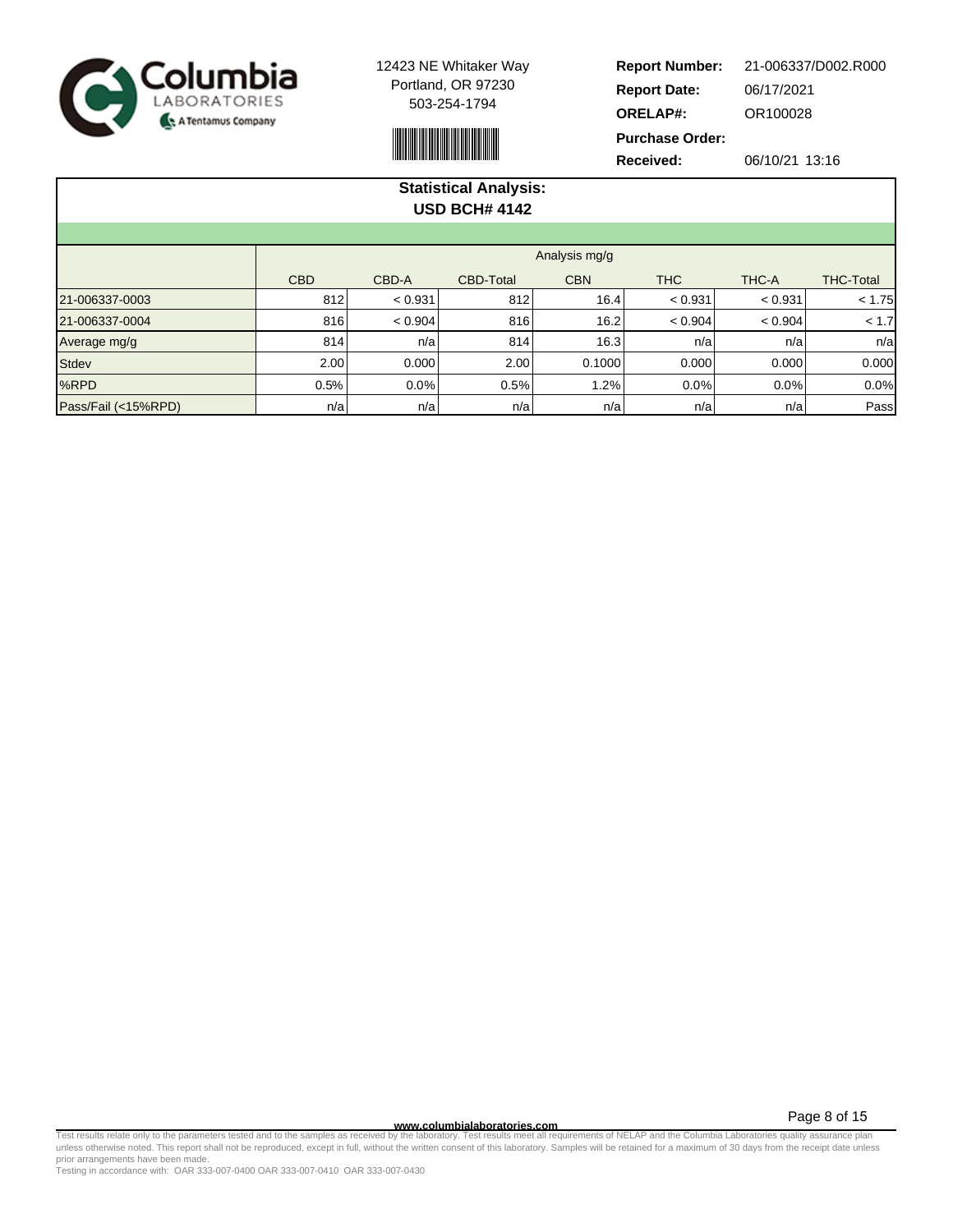

$$
\mathcal{L}^{\text{max}}_{\text{max}}
$$

| <b>Report Number:</b>  | 21-006337/D002.R000 |
|------------------------|---------------------|
| <b>Report Date:</b>    | 06/17/2021          |
| <b>ORELAP#:</b>        | OR100028            |
| <b>Purchase Order:</b> |                     |
| <b>Received:</b>       | 06/10/21 13:16      |

| <b>Residual Solvents</b><br><b>Batch ID:</b><br>2105188<br><b>Laboratory Control Sample</b><br><b>Method Blank</b><br><b>Result</b><br><b>Notes</b><br><b>Result</b><br><b>Spike</b><br><b>Units</b><br>% Rec<br>Limits<br>Analyte<br>LOO<br><b>Notes</b><br>70<br><b>ND</b><br>200<br>475<br>595<br>130<br>Propane<br>k<br>µg/g<br>79.8<br>70<br><b>ND</b><br>200<br>636<br>83.6<br>130<br>Isobutane<br>k<br>761<br>µg/g<br>130<br><b>Butane</b><br>ND.<br>200<br>645<br>761<br>ug/g<br>84S<br>70<br>k<br><b>ND</b><br>200<br>769<br>955<br>80.5<br>70<br>130<br>2,2-Dimethylpropane<br>k<br>ug/g<br>200<br>130<br><b>ND</b><br>1490<br>1600<br>93.1<br>70<br>Methanol<br>×<br>µg/g<br><b>ND</b><br>30<br>45.6<br>58.3<br>78.2<br>70<br>130<br><b>Ethylene Oxide</b><br>ć<br>$\mu$ g/g<br>2-Methylbutane<br><b>ND</b><br>k<br>200<br>1400<br>1600<br>$\mu$ g/g<br>87.5<br>70<br>130<br><b>ND</b><br>200<br>1430<br>1600<br>89.4<br>70<br>130<br>Pentane<br>k<br>ug/g<br>Ethanol<br><b>ND</b><br>200<br>1480<br>1610<br>91.9<br>70<br>130<br>k<br>µg/g<br><b>ND</b><br>200<br>1600<br>130<br><b>Ethyl Ether</b><br>1470<br>91.9<br>70<br>k<br>µg/g<br>130<br>2,2-Dimethylbutane<br><b>ND</b><br>30<br>145<br>160<br>90.6<br>70<br>k<br>µg/g<br><b>ND</b><br>200<br>1600<br>70<br>130<br>Acetone<br>k<br>1460<br>ug/g<br>91.3<br><b>ND</b><br>200<br>1490<br>1610<br>92.5<br>70<br>130<br>2-Propanol<br>×<br>$\mu$ g/g<br>100<br>130<br>Acetonitrile<br><b>ND</b><br>k<br>434<br>481<br>ug/g<br>90.2<br>70<br><b>ND</b><br>30<br>156<br>164<br>95.1<br>70<br>130<br>2,3-Dimethylbutane<br>k<br>µg/g<br><b>ND</b><br>60<br>442<br>490<br>90.2<br>130<br>Dichloromethane<br>k<br>µg/g<br>70<br>130<br><b>ND</b><br>30<br>210<br>129.6<br>70<br>2-Methylpentane<br>k<br>162<br>$\mu$ g/g<br>70<br>130<br>3-Methylpentane<br>ND.<br>k<br>30<br>145<br>163<br>$\mu$ g/g<br>89.0<br><b>ND</b><br>30<br>135<br>163<br>ug/g<br>82.8<br>70<br>130<br>Hexane<br>k<br>200<br>70<br>130<br>Ethyl acetate<br><b>ND</b><br>k<br>1500<br>1600<br>93.8<br>µg/g<br><b>ND</b><br>200<br>1390<br>1600<br>86.9<br>70<br>130<br>2-Butanol<br>×<br>$\mu$ g/g<br>130<br>Tetrahydrofuran<br>ND.<br>100<br>425<br>485<br>$\mu$ g/g<br>87.6<br>70<br>k<br><b>ND</b><br>200<br>1570<br>1610<br>97.5<br>70<br>130<br>Cyclohexane<br>k<br>ug/g<br>70<br>130<br><b>ND</b><br>k<br>$\mathbf{1}$<br>4.17<br>4.36<br>µg/g<br>95.6<br>Benzene<br><b>ND</b><br>200<br>1550<br>96.3<br>70<br>130<br><b>Isopropyl Acetate</b><br>ć<br>1610<br>ug/g<br>ND.<br>200<br>1410<br>1610<br>87.6<br>70<br>130<br>Heptane<br>k<br>µg/g<br><b>ND</b><br>100<br>476<br>481<br>99.0<br>130<br>1.4-Dioxane<br>k<br>ug/g<br>70<br>70<br>130<br>2-Ethoxyethanol<br><b>ND</b><br>30<br>147<br>µg/g<br>90.7<br>×<br>162<br><b>ND</b><br>200<br>70<br>130<br><b>Ethylene Glycol</b><br>k<br>413<br>484<br>ug/g<br>85.3<br>200<br>130<br>Toluene<br>ND.<br>491<br>500<br>µg/g<br>98<br>70<br>k<br><b>ND</b><br>200<br>980<br>971<br>100.9<br>70<br>130<br>Ethylbenzene<br>k<br>$\mu$ g/g<br><b>ND</b><br>200<br>1040<br>966<br>107.7<br>70<br>130<br>m,p-Xylene<br>×<br>$\mu$ g/g<br>200<br>130<br>o-Xvlene<br><b>ND</b><br>k<br>1050<br>967<br>ug/g<br>108.6<br>70<br><b>ND</b><br>30<br>172<br>164<br>µg/g<br>104.9<br>70<br>130<br>Cumene<br>k<br>Trichloroethylene<br><b>ND</b><br>$\mathbf{1}$<br>1.09<br>109.0<br>70<br>130<br>$\,<$<br>µg/g<br><b>ND</b><br>$\mathbf{1}$<br>1.08<br>108.0<br>70<br>130<br>Chloroform<br>k<br>ug/g | <b>Laboratory Quality Control Results</b> |  |  |  |  |  |  |  |  |  |  |
|---------------------------------------------------------------------------------------------------------------------------------------------------------------------------------------------------------------------------------------------------------------------------------------------------------------------------------------------------------------------------------------------------------------------------------------------------------------------------------------------------------------------------------------------------------------------------------------------------------------------------------------------------------------------------------------------------------------------------------------------------------------------------------------------------------------------------------------------------------------------------------------------------------------------------------------------------------------------------------------------------------------------------------------------------------------------------------------------------------------------------------------------------------------------------------------------------------------------------------------------------------------------------------------------------------------------------------------------------------------------------------------------------------------------------------------------------------------------------------------------------------------------------------------------------------------------------------------------------------------------------------------------------------------------------------------------------------------------------------------------------------------------------------------------------------------------------------------------------------------------------------------------------------------------------------------------------------------------------------------------------------------------------------------------------------------------------------------------------------------------------------------------------------------------------------------------------------------------------------------------------------------------------------------------------------------------------------------------------------------------------------------------------------------------------------------------------------------------------------------------------------------------------------------------------------------------------------------------------------------------------------------------------------------------------------------------------------------------------------------------------------------------------------------------------------------------------------------------------------------------------------------------------------------------------------------------------------------------------------------------------------------------------------------------------------------------------------------------------------------------------------------------------------------------------------------------------------------------------------------------------------------------------------------------------------------------------------------------------------------------------------------------------------------------------------------------------------------------------------|-------------------------------------------|--|--|--|--|--|--|--|--|--|--|
|                                                                                                                                                                                                                                                                                                                                                                                                                                                                                                                                                                                                                                                                                                                                                                                                                                                                                                                                                                                                                                                                                                                                                                                                                                                                                                                                                                                                                                                                                                                                                                                                                                                                                                                                                                                                                                                                                                                                                                                                                                                                                                                                                                                                                                                                                                                                                                                                                                                                                                                                                                                                                                                                                                                                                                                                                                                                                                                                                                                                                                                                                                                                                                                                                                                                                                                                                                                                                                                                                 |                                           |  |  |  |  |  |  |  |  |  |  |
|                                                                                                                                                                                                                                                                                                                                                                                                                                                                                                                                                                                                                                                                                                                                                                                                                                                                                                                                                                                                                                                                                                                                                                                                                                                                                                                                                                                                                                                                                                                                                                                                                                                                                                                                                                                                                                                                                                                                                                                                                                                                                                                                                                                                                                                                                                                                                                                                                                                                                                                                                                                                                                                                                                                                                                                                                                                                                                                                                                                                                                                                                                                                                                                                                                                                                                                                                                                                                                                                                 |                                           |  |  |  |  |  |  |  |  |  |  |
|                                                                                                                                                                                                                                                                                                                                                                                                                                                                                                                                                                                                                                                                                                                                                                                                                                                                                                                                                                                                                                                                                                                                                                                                                                                                                                                                                                                                                                                                                                                                                                                                                                                                                                                                                                                                                                                                                                                                                                                                                                                                                                                                                                                                                                                                                                                                                                                                                                                                                                                                                                                                                                                                                                                                                                                                                                                                                                                                                                                                                                                                                                                                                                                                                                                                                                                                                                                                                                                                                 |                                           |  |  |  |  |  |  |  |  |  |  |
|                                                                                                                                                                                                                                                                                                                                                                                                                                                                                                                                                                                                                                                                                                                                                                                                                                                                                                                                                                                                                                                                                                                                                                                                                                                                                                                                                                                                                                                                                                                                                                                                                                                                                                                                                                                                                                                                                                                                                                                                                                                                                                                                                                                                                                                                                                                                                                                                                                                                                                                                                                                                                                                                                                                                                                                                                                                                                                                                                                                                                                                                                                                                                                                                                                                                                                                                                                                                                                                                                 |                                           |  |  |  |  |  |  |  |  |  |  |
|                                                                                                                                                                                                                                                                                                                                                                                                                                                                                                                                                                                                                                                                                                                                                                                                                                                                                                                                                                                                                                                                                                                                                                                                                                                                                                                                                                                                                                                                                                                                                                                                                                                                                                                                                                                                                                                                                                                                                                                                                                                                                                                                                                                                                                                                                                                                                                                                                                                                                                                                                                                                                                                                                                                                                                                                                                                                                                                                                                                                                                                                                                                                                                                                                                                                                                                                                                                                                                                                                 |                                           |  |  |  |  |  |  |  |  |  |  |
|                                                                                                                                                                                                                                                                                                                                                                                                                                                                                                                                                                                                                                                                                                                                                                                                                                                                                                                                                                                                                                                                                                                                                                                                                                                                                                                                                                                                                                                                                                                                                                                                                                                                                                                                                                                                                                                                                                                                                                                                                                                                                                                                                                                                                                                                                                                                                                                                                                                                                                                                                                                                                                                                                                                                                                                                                                                                                                                                                                                                                                                                                                                                                                                                                                                                                                                                                                                                                                                                                 |                                           |  |  |  |  |  |  |  |  |  |  |
|                                                                                                                                                                                                                                                                                                                                                                                                                                                                                                                                                                                                                                                                                                                                                                                                                                                                                                                                                                                                                                                                                                                                                                                                                                                                                                                                                                                                                                                                                                                                                                                                                                                                                                                                                                                                                                                                                                                                                                                                                                                                                                                                                                                                                                                                                                                                                                                                                                                                                                                                                                                                                                                                                                                                                                                                                                                                                                                                                                                                                                                                                                                                                                                                                                                                                                                                                                                                                                                                                 |                                           |  |  |  |  |  |  |  |  |  |  |
|                                                                                                                                                                                                                                                                                                                                                                                                                                                                                                                                                                                                                                                                                                                                                                                                                                                                                                                                                                                                                                                                                                                                                                                                                                                                                                                                                                                                                                                                                                                                                                                                                                                                                                                                                                                                                                                                                                                                                                                                                                                                                                                                                                                                                                                                                                                                                                                                                                                                                                                                                                                                                                                                                                                                                                                                                                                                                                                                                                                                                                                                                                                                                                                                                                                                                                                                                                                                                                                                                 |                                           |  |  |  |  |  |  |  |  |  |  |
|                                                                                                                                                                                                                                                                                                                                                                                                                                                                                                                                                                                                                                                                                                                                                                                                                                                                                                                                                                                                                                                                                                                                                                                                                                                                                                                                                                                                                                                                                                                                                                                                                                                                                                                                                                                                                                                                                                                                                                                                                                                                                                                                                                                                                                                                                                                                                                                                                                                                                                                                                                                                                                                                                                                                                                                                                                                                                                                                                                                                                                                                                                                                                                                                                                                                                                                                                                                                                                                                                 |                                           |  |  |  |  |  |  |  |  |  |  |
|                                                                                                                                                                                                                                                                                                                                                                                                                                                                                                                                                                                                                                                                                                                                                                                                                                                                                                                                                                                                                                                                                                                                                                                                                                                                                                                                                                                                                                                                                                                                                                                                                                                                                                                                                                                                                                                                                                                                                                                                                                                                                                                                                                                                                                                                                                                                                                                                                                                                                                                                                                                                                                                                                                                                                                                                                                                                                                                                                                                                                                                                                                                                                                                                                                                                                                                                                                                                                                                                                 |                                           |  |  |  |  |  |  |  |  |  |  |
|                                                                                                                                                                                                                                                                                                                                                                                                                                                                                                                                                                                                                                                                                                                                                                                                                                                                                                                                                                                                                                                                                                                                                                                                                                                                                                                                                                                                                                                                                                                                                                                                                                                                                                                                                                                                                                                                                                                                                                                                                                                                                                                                                                                                                                                                                                                                                                                                                                                                                                                                                                                                                                                                                                                                                                                                                                                                                                                                                                                                                                                                                                                                                                                                                                                                                                                                                                                                                                                                                 |                                           |  |  |  |  |  |  |  |  |  |  |
|                                                                                                                                                                                                                                                                                                                                                                                                                                                                                                                                                                                                                                                                                                                                                                                                                                                                                                                                                                                                                                                                                                                                                                                                                                                                                                                                                                                                                                                                                                                                                                                                                                                                                                                                                                                                                                                                                                                                                                                                                                                                                                                                                                                                                                                                                                                                                                                                                                                                                                                                                                                                                                                                                                                                                                                                                                                                                                                                                                                                                                                                                                                                                                                                                                                                                                                                                                                                                                                                                 |                                           |  |  |  |  |  |  |  |  |  |  |
|                                                                                                                                                                                                                                                                                                                                                                                                                                                                                                                                                                                                                                                                                                                                                                                                                                                                                                                                                                                                                                                                                                                                                                                                                                                                                                                                                                                                                                                                                                                                                                                                                                                                                                                                                                                                                                                                                                                                                                                                                                                                                                                                                                                                                                                                                                                                                                                                                                                                                                                                                                                                                                                                                                                                                                                                                                                                                                                                                                                                                                                                                                                                                                                                                                                                                                                                                                                                                                                                                 |                                           |  |  |  |  |  |  |  |  |  |  |
|                                                                                                                                                                                                                                                                                                                                                                                                                                                                                                                                                                                                                                                                                                                                                                                                                                                                                                                                                                                                                                                                                                                                                                                                                                                                                                                                                                                                                                                                                                                                                                                                                                                                                                                                                                                                                                                                                                                                                                                                                                                                                                                                                                                                                                                                                                                                                                                                                                                                                                                                                                                                                                                                                                                                                                                                                                                                                                                                                                                                                                                                                                                                                                                                                                                                                                                                                                                                                                                                                 |                                           |  |  |  |  |  |  |  |  |  |  |
|                                                                                                                                                                                                                                                                                                                                                                                                                                                                                                                                                                                                                                                                                                                                                                                                                                                                                                                                                                                                                                                                                                                                                                                                                                                                                                                                                                                                                                                                                                                                                                                                                                                                                                                                                                                                                                                                                                                                                                                                                                                                                                                                                                                                                                                                                                                                                                                                                                                                                                                                                                                                                                                                                                                                                                                                                                                                                                                                                                                                                                                                                                                                                                                                                                                                                                                                                                                                                                                                                 |                                           |  |  |  |  |  |  |  |  |  |  |
|                                                                                                                                                                                                                                                                                                                                                                                                                                                                                                                                                                                                                                                                                                                                                                                                                                                                                                                                                                                                                                                                                                                                                                                                                                                                                                                                                                                                                                                                                                                                                                                                                                                                                                                                                                                                                                                                                                                                                                                                                                                                                                                                                                                                                                                                                                                                                                                                                                                                                                                                                                                                                                                                                                                                                                                                                                                                                                                                                                                                                                                                                                                                                                                                                                                                                                                                                                                                                                                                                 |                                           |  |  |  |  |  |  |  |  |  |  |
|                                                                                                                                                                                                                                                                                                                                                                                                                                                                                                                                                                                                                                                                                                                                                                                                                                                                                                                                                                                                                                                                                                                                                                                                                                                                                                                                                                                                                                                                                                                                                                                                                                                                                                                                                                                                                                                                                                                                                                                                                                                                                                                                                                                                                                                                                                                                                                                                                                                                                                                                                                                                                                                                                                                                                                                                                                                                                                                                                                                                                                                                                                                                                                                                                                                                                                                                                                                                                                                                                 |                                           |  |  |  |  |  |  |  |  |  |  |
|                                                                                                                                                                                                                                                                                                                                                                                                                                                                                                                                                                                                                                                                                                                                                                                                                                                                                                                                                                                                                                                                                                                                                                                                                                                                                                                                                                                                                                                                                                                                                                                                                                                                                                                                                                                                                                                                                                                                                                                                                                                                                                                                                                                                                                                                                                                                                                                                                                                                                                                                                                                                                                                                                                                                                                                                                                                                                                                                                                                                                                                                                                                                                                                                                                                                                                                                                                                                                                                                                 |                                           |  |  |  |  |  |  |  |  |  |  |
|                                                                                                                                                                                                                                                                                                                                                                                                                                                                                                                                                                                                                                                                                                                                                                                                                                                                                                                                                                                                                                                                                                                                                                                                                                                                                                                                                                                                                                                                                                                                                                                                                                                                                                                                                                                                                                                                                                                                                                                                                                                                                                                                                                                                                                                                                                                                                                                                                                                                                                                                                                                                                                                                                                                                                                                                                                                                                                                                                                                                                                                                                                                                                                                                                                                                                                                                                                                                                                                                                 |                                           |  |  |  |  |  |  |  |  |  |  |
|                                                                                                                                                                                                                                                                                                                                                                                                                                                                                                                                                                                                                                                                                                                                                                                                                                                                                                                                                                                                                                                                                                                                                                                                                                                                                                                                                                                                                                                                                                                                                                                                                                                                                                                                                                                                                                                                                                                                                                                                                                                                                                                                                                                                                                                                                                                                                                                                                                                                                                                                                                                                                                                                                                                                                                                                                                                                                                                                                                                                                                                                                                                                                                                                                                                                                                                                                                                                                                                                                 |                                           |  |  |  |  |  |  |  |  |  |  |
|                                                                                                                                                                                                                                                                                                                                                                                                                                                                                                                                                                                                                                                                                                                                                                                                                                                                                                                                                                                                                                                                                                                                                                                                                                                                                                                                                                                                                                                                                                                                                                                                                                                                                                                                                                                                                                                                                                                                                                                                                                                                                                                                                                                                                                                                                                                                                                                                                                                                                                                                                                                                                                                                                                                                                                                                                                                                                                                                                                                                                                                                                                                                                                                                                                                                                                                                                                                                                                                                                 |                                           |  |  |  |  |  |  |  |  |  |  |
|                                                                                                                                                                                                                                                                                                                                                                                                                                                                                                                                                                                                                                                                                                                                                                                                                                                                                                                                                                                                                                                                                                                                                                                                                                                                                                                                                                                                                                                                                                                                                                                                                                                                                                                                                                                                                                                                                                                                                                                                                                                                                                                                                                                                                                                                                                                                                                                                                                                                                                                                                                                                                                                                                                                                                                                                                                                                                                                                                                                                                                                                                                                                                                                                                                                                                                                                                                                                                                                                                 |                                           |  |  |  |  |  |  |  |  |  |  |
|                                                                                                                                                                                                                                                                                                                                                                                                                                                                                                                                                                                                                                                                                                                                                                                                                                                                                                                                                                                                                                                                                                                                                                                                                                                                                                                                                                                                                                                                                                                                                                                                                                                                                                                                                                                                                                                                                                                                                                                                                                                                                                                                                                                                                                                                                                                                                                                                                                                                                                                                                                                                                                                                                                                                                                                                                                                                                                                                                                                                                                                                                                                                                                                                                                                                                                                                                                                                                                                                                 |                                           |  |  |  |  |  |  |  |  |  |  |
|                                                                                                                                                                                                                                                                                                                                                                                                                                                                                                                                                                                                                                                                                                                                                                                                                                                                                                                                                                                                                                                                                                                                                                                                                                                                                                                                                                                                                                                                                                                                                                                                                                                                                                                                                                                                                                                                                                                                                                                                                                                                                                                                                                                                                                                                                                                                                                                                                                                                                                                                                                                                                                                                                                                                                                                                                                                                                                                                                                                                                                                                                                                                                                                                                                                                                                                                                                                                                                                                                 |                                           |  |  |  |  |  |  |  |  |  |  |
|                                                                                                                                                                                                                                                                                                                                                                                                                                                                                                                                                                                                                                                                                                                                                                                                                                                                                                                                                                                                                                                                                                                                                                                                                                                                                                                                                                                                                                                                                                                                                                                                                                                                                                                                                                                                                                                                                                                                                                                                                                                                                                                                                                                                                                                                                                                                                                                                                                                                                                                                                                                                                                                                                                                                                                                                                                                                                                                                                                                                                                                                                                                                                                                                                                                                                                                                                                                                                                                                                 |                                           |  |  |  |  |  |  |  |  |  |  |
|                                                                                                                                                                                                                                                                                                                                                                                                                                                                                                                                                                                                                                                                                                                                                                                                                                                                                                                                                                                                                                                                                                                                                                                                                                                                                                                                                                                                                                                                                                                                                                                                                                                                                                                                                                                                                                                                                                                                                                                                                                                                                                                                                                                                                                                                                                                                                                                                                                                                                                                                                                                                                                                                                                                                                                                                                                                                                                                                                                                                                                                                                                                                                                                                                                                                                                                                                                                                                                                                                 |                                           |  |  |  |  |  |  |  |  |  |  |
|                                                                                                                                                                                                                                                                                                                                                                                                                                                                                                                                                                                                                                                                                                                                                                                                                                                                                                                                                                                                                                                                                                                                                                                                                                                                                                                                                                                                                                                                                                                                                                                                                                                                                                                                                                                                                                                                                                                                                                                                                                                                                                                                                                                                                                                                                                                                                                                                                                                                                                                                                                                                                                                                                                                                                                                                                                                                                                                                                                                                                                                                                                                                                                                                                                                                                                                                                                                                                                                                                 |                                           |  |  |  |  |  |  |  |  |  |  |
|                                                                                                                                                                                                                                                                                                                                                                                                                                                                                                                                                                                                                                                                                                                                                                                                                                                                                                                                                                                                                                                                                                                                                                                                                                                                                                                                                                                                                                                                                                                                                                                                                                                                                                                                                                                                                                                                                                                                                                                                                                                                                                                                                                                                                                                                                                                                                                                                                                                                                                                                                                                                                                                                                                                                                                                                                                                                                                                                                                                                                                                                                                                                                                                                                                                                                                                                                                                                                                                                                 |                                           |  |  |  |  |  |  |  |  |  |  |
|                                                                                                                                                                                                                                                                                                                                                                                                                                                                                                                                                                                                                                                                                                                                                                                                                                                                                                                                                                                                                                                                                                                                                                                                                                                                                                                                                                                                                                                                                                                                                                                                                                                                                                                                                                                                                                                                                                                                                                                                                                                                                                                                                                                                                                                                                                                                                                                                                                                                                                                                                                                                                                                                                                                                                                                                                                                                                                                                                                                                                                                                                                                                                                                                                                                                                                                                                                                                                                                                                 |                                           |  |  |  |  |  |  |  |  |  |  |
|                                                                                                                                                                                                                                                                                                                                                                                                                                                                                                                                                                                                                                                                                                                                                                                                                                                                                                                                                                                                                                                                                                                                                                                                                                                                                                                                                                                                                                                                                                                                                                                                                                                                                                                                                                                                                                                                                                                                                                                                                                                                                                                                                                                                                                                                                                                                                                                                                                                                                                                                                                                                                                                                                                                                                                                                                                                                                                                                                                                                                                                                                                                                                                                                                                                                                                                                                                                                                                                                                 |                                           |  |  |  |  |  |  |  |  |  |  |
|                                                                                                                                                                                                                                                                                                                                                                                                                                                                                                                                                                                                                                                                                                                                                                                                                                                                                                                                                                                                                                                                                                                                                                                                                                                                                                                                                                                                                                                                                                                                                                                                                                                                                                                                                                                                                                                                                                                                                                                                                                                                                                                                                                                                                                                                                                                                                                                                                                                                                                                                                                                                                                                                                                                                                                                                                                                                                                                                                                                                                                                                                                                                                                                                                                                                                                                                                                                                                                                                                 |                                           |  |  |  |  |  |  |  |  |  |  |
|                                                                                                                                                                                                                                                                                                                                                                                                                                                                                                                                                                                                                                                                                                                                                                                                                                                                                                                                                                                                                                                                                                                                                                                                                                                                                                                                                                                                                                                                                                                                                                                                                                                                                                                                                                                                                                                                                                                                                                                                                                                                                                                                                                                                                                                                                                                                                                                                                                                                                                                                                                                                                                                                                                                                                                                                                                                                                                                                                                                                                                                                                                                                                                                                                                                                                                                                                                                                                                                                                 |                                           |  |  |  |  |  |  |  |  |  |  |
|                                                                                                                                                                                                                                                                                                                                                                                                                                                                                                                                                                                                                                                                                                                                                                                                                                                                                                                                                                                                                                                                                                                                                                                                                                                                                                                                                                                                                                                                                                                                                                                                                                                                                                                                                                                                                                                                                                                                                                                                                                                                                                                                                                                                                                                                                                                                                                                                                                                                                                                                                                                                                                                                                                                                                                                                                                                                                                                                                                                                                                                                                                                                                                                                                                                                                                                                                                                                                                                                                 |                                           |  |  |  |  |  |  |  |  |  |  |
|                                                                                                                                                                                                                                                                                                                                                                                                                                                                                                                                                                                                                                                                                                                                                                                                                                                                                                                                                                                                                                                                                                                                                                                                                                                                                                                                                                                                                                                                                                                                                                                                                                                                                                                                                                                                                                                                                                                                                                                                                                                                                                                                                                                                                                                                                                                                                                                                                                                                                                                                                                                                                                                                                                                                                                                                                                                                                                                                                                                                                                                                                                                                                                                                                                                                                                                                                                                                                                                                                 |                                           |  |  |  |  |  |  |  |  |  |  |
|                                                                                                                                                                                                                                                                                                                                                                                                                                                                                                                                                                                                                                                                                                                                                                                                                                                                                                                                                                                                                                                                                                                                                                                                                                                                                                                                                                                                                                                                                                                                                                                                                                                                                                                                                                                                                                                                                                                                                                                                                                                                                                                                                                                                                                                                                                                                                                                                                                                                                                                                                                                                                                                                                                                                                                                                                                                                                                                                                                                                                                                                                                                                                                                                                                                                                                                                                                                                                                                                                 |                                           |  |  |  |  |  |  |  |  |  |  |
|                                                                                                                                                                                                                                                                                                                                                                                                                                                                                                                                                                                                                                                                                                                                                                                                                                                                                                                                                                                                                                                                                                                                                                                                                                                                                                                                                                                                                                                                                                                                                                                                                                                                                                                                                                                                                                                                                                                                                                                                                                                                                                                                                                                                                                                                                                                                                                                                                                                                                                                                                                                                                                                                                                                                                                                                                                                                                                                                                                                                                                                                                                                                                                                                                                                                                                                                                                                                                                                                                 |                                           |  |  |  |  |  |  |  |  |  |  |
|                                                                                                                                                                                                                                                                                                                                                                                                                                                                                                                                                                                                                                                                                                                                                                                                                                                                                                                                                                                                                                                                                                                                                                                                                                                                                                                                                                                                                                                                                                                                                                                                                                                                                                                                                                                                                                                                                                                                                                                                                                                                                                                                                                                                                                                                                                                                                                                                                                                                                                                                                                                                                                                                                                                                                                                                                                                                                                                                                                                                                                                                                                                                                                                                                                                                                                                                                                                                                                                                                 |                                           |  |  |  |  |  |  |  |  |  |  |
|                                                                                                                                                                                                                                                                                                                                                                                                                                                                                                                                                                                                                                                                                                                                                                                                                                                                                                                                                                                                                                                                                                                                                                                                                                                                                                                                                                                                                                                                                                                                                                                                                                                                                                                                                                                                                                                                                                                                                                                                                                                                                                                                                                                                                                                                                                                                                                                                                                                                                                                                                                                                                                                                                                                                                                                                                                                                                                                                                                                                                                                                                                                                                                                                                                                                                                                                                                                                                                                                                 |                                           |  |  |  |  |  |  |  |  |  |  |
|                                                                                                                                                                                                                                                                                                                                                                                                                                                                                                                                                                                                                                                                                                                                                                                                                                                                                                                                                                                                                                                                                                                                                                                                                                                                                                                                                                                                                                                                                                                                                                                                                                                                                                                                                                                                                                                                                                                                                                                                                                                                                                                                                                                                                                                                                                                                                                                                                                                                                                                                                                                                                                                                                                                                                                                                                                                                                                                                                                                                                                                                                                                                                                                                                                                                                                                                                                                                                                                                                 |                                           |  |  |  |  |  |  |  |  |  |  |
| 70<br>.2-Dichloroethane<br>ND.<br>1<br>1.08<br>108.0<br>130<br>ć<br>ug/g                                                                                                                                                                                                                                                                                                                                                                                                                                                                                                                                                                                                                                                                                                                                                                                                                                                                                                                                                                                                                                                                                                                                                                                                                                                                                                                                                                                                                                                                                                                                                                                                                                                                                                                                                                                                                                                                                                                                                                                                                                                                                                                                                                                                                                                                                                                                                                                                                                                                                                                                                                                                                                                                                                                                                                                                                                                                                                                                                                                                                                                                                                                                                                                                                                                                                                                                                                                                        |                                           |  |  |  |  |  |  |  |  |  |  |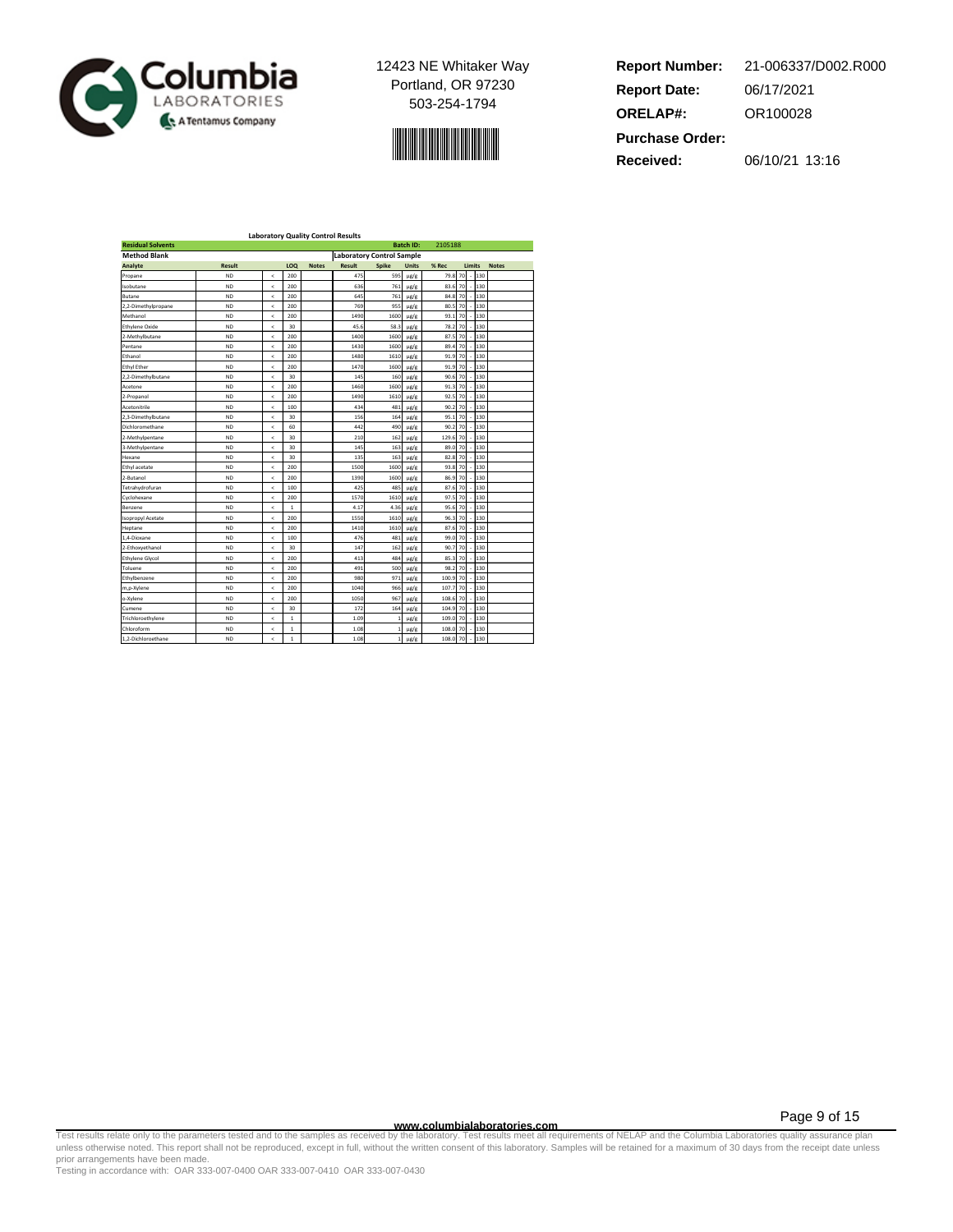



**Report Number: Report Date: ORELAP#:** 06/17/2021 OR100028 **Received:** 06/10/21 13:16 **Purchase Order:** 21-006337/D002.R000

| QC - Sample Duplicate |           |                    | Sample ID: 21-006317-0001 |                  |            |        |                    |              |  |
|-----------------------|-----------|--------------------|---------------------------|------------------|------------|--------|--------------------|--------------|--|
| Analyte               |           | Result Org. Result |                           | <b>LOO Units</b> | <b>RPD</b> | Limits | <b>Accept/Fail</b> | <b>Notes</b> |  |
| Propane               | <b>ND</b> | <b>ND</b>          | 200                       | $\mu$ g/g        | 0.0        | < 20   | Acceptable         |              |  |
| Isobutane             | <b>ND</b> | <b>ND</b>          | 200                       | $\mu$ g/g        | 0.0        | < 20   | Acceptable         |              |  |
| Butane                | <b>ND</b> | <b>ND</b>          | 200                       | $\mu$ g/g        | 0.0        | < 20   | Acceptable         |              |  |
| 2.2-Dimethylpropane   | <b>ND</b> | <b>ND</b>          | 200                       | $\mu$ g/g        | 0.0        | < 20   | Acceptable         |              |  |
| Methanol              | <b>ND</b> | <b>ND</b>          | 200                       | $\mu$ g/g        | 0.0        | < 20   | Acceptable         |              |  |
| Ethylene Oxide        | <b>ND</b> | <b>ND</b>          | 30                        | $\mu$ g/g        | 0.0        | < 20   | Acceptable         |              |  |
| 2-Methylbutane        | <b>ND</b> | <b>ND</b>          | 200                       | $\mu$ g/g        | 0.0        | < 20   | Acceptable         |              |  |
| Pentane               | <b>ND</b> | <b>ND</b>          | 200                       | $\mu$ g/g        | 0.0        | < 20   | Acceptable         |              |  |
| Ethanol               | <b>ND</b> | <b>ND</b>          | 200                       | $\mu$ g/g        | 0.0        | < 20   | Acceptable         |              |  |
| <b>Ethyl Ether</b>    | <b>ND</b> | <b>ND</b>          | 200                       | $\mu$ g/g        | 0.0        | < 20   | Acceptable         |              |  |
| 2,2-Dimethylbutane    | <b>ND</b> | <b>ND</b>          | 30                        | $\mu$ g/g        | 0.0        | < 20   | Acceptable         |              |  |
| Acetone               | <b>ND</b> | <b>ND</b>          | 200                       | $\mu$ g/g        | 0.0        | < 20   | Acceptable         |              |  |
| 2-Propanol            | <b>ND</b> | <b>ND</b>          | 200                       | $\mu$ g/g        | 0.0        | < 20   | Acceptable         |              |  |
| Acetonitrile          | <b>ND</b> | <b>ND</b>          | 100                       | $\mu$ g/g        | 0.0        | < 20   | Acceptable         |              |  |
| 2.3-Dimethylbutane    | <b>ND</b> | <b>ND</b>          | 30                        | $\mu$ g/g        | 0.0        | < 20   | Acceptable         |              |  |
| Dichloromethane       | <b>ND</b> | <b>ND</b>          | 60                        | $\mu$ g/g        | 0.0        | < 20   | Acceptable         |              |  |
| 2-Methylpentane       | <b>ND</b> | <b>ND</b>          | 30                        | $\mu$ g/g        | 0.0        | < 20   | Acceptable         |              |  |
| 3-Methylpentane       | <b>ND</b> | <b>ND</b>          | 30                        | $\mu$ g/g        | 0.0        | < 20   | Acceptable         |              |  |
| Hexane                | <b>ND</b> | <b>ND</b>          | 30                        | $\mu$ g/g        | 0.0        | < 20   | Acceptable         |              |  |
| Ethyl acetate         | <b>ND</b> | <b>ND</b>          | 200                       | $\mu$ g/g        | 0.0        | < 20   | Acceptable         |              |  |
| 2-Butanol             | <b>ND</b> | <b>ND</b>          | 200                       | $\mu$ g/g        | 0.0        | < 20   | Acceptable         |              |  |
| Tetrahvdrofuran       | <b>ND</b> | <b>ND</b>          | 100                       | $\mu$ g/g        | 0.0        | < 20   | Acceptable         |              |  |
| Cyclohexane           | <b>ND</b> | <b>ND</b>          | 200                       | $\mu$ g/g        | 0.0        | < 20   | Acceptable         |              |  |
| Benzene               | <b>ND</b> | <b>ND</b>          |                           | $\mu$ g/g        | 0.0        | < 20   | Acceptable         |              |  |
| Isopropyl Acetate     | <b>ND</b> | <b>ND</b>          | 200                       | $\mu$ g/g        | 0.0        | < 20   | Acceptable         |              |  |
| Heptane               | 1340      | 1420               | 200                       | $\mu$ g/g        | 5.8        | < 20   | Acceptable         |              |  |
| 1.4-Dioxane           | <b>ND</b> | <b>ND</b>          | 100                       | $\mu$ g/g        | 0.0        | < 20   | Acceptable         |              |  |
| 2-Ethoxyethanol       | <b>ND</b> | <b>ND</b>          | 30                        | $\mu$ g/g        | 0.0        | < 20   | Acceptable         |              |  |
| Ethylene Glycol       | <b>ND</b> | <b>ND</b>          | 200                       | $\mu$ g/g        | 0.0        | < 20   | Acceptable         |              |  |
| Toluene               | <b>ND</b> | <b>ND</b>          | 200                       | $\mu$ g/g        | 0.0        | < 20   | Acceptable         |              |  |
| Ethylbenzene          | <b>ND</b> | <b>ND</b>          | 200                       | $\mu$ g/g        | 0.0        | < 20   | Acceptable         |              |  |
| m,p-Xylene            | <b>ND</b> | <b>ND</b>          | 200                       | $\mu$ g/g        | 0.0        | < 20   | Acceptable         |              |  |
| o-Xylene              | <b>ND</b> | <b>ND</b>          | 200                       | $\mu$ g/g        | 0.0        | < 20   | Acceptable         |              |  |
| Cumene                | <b>ND</b> | <b>ND</b>          | 30                        | $\mu$ g/g        | 0.0        | < 20   | Acceptable         |              |  |
| Trichloroethylene     | <b>ND</b> | <b>ND</b>          |                           | $\mu$ g/g        | 0.0        | < 20   | Acceptable         |              |  |
| Chloroform            | <b>ND</b> | <b>ND</b>          |                           | $\mu$ g/g        | 0.0        | < 20   | Acceptable         |              |  |
| 1.2-Dichloroethane    | 3.18      | 3.38               |                           | $\mu$ g/g        | 6.1        | < 20   | Acceptable         |              |  |

#### *Abbreviations*

ND - None Detected at or above MRL RPD - Relative Percent Difference LOQ - Limit of Quantitation

#### *Units of Measure:*

µg/g- Microgram per gram or ppm

Page 10 of 15

www.columbialaboratories.com<br>Test results relate only to the parameters tested and to the samples as received by the laboratories and the parameters to NELAP and the Columbia Laboratories quarance plan<br>Unless otherwise not prior arrangements have been made.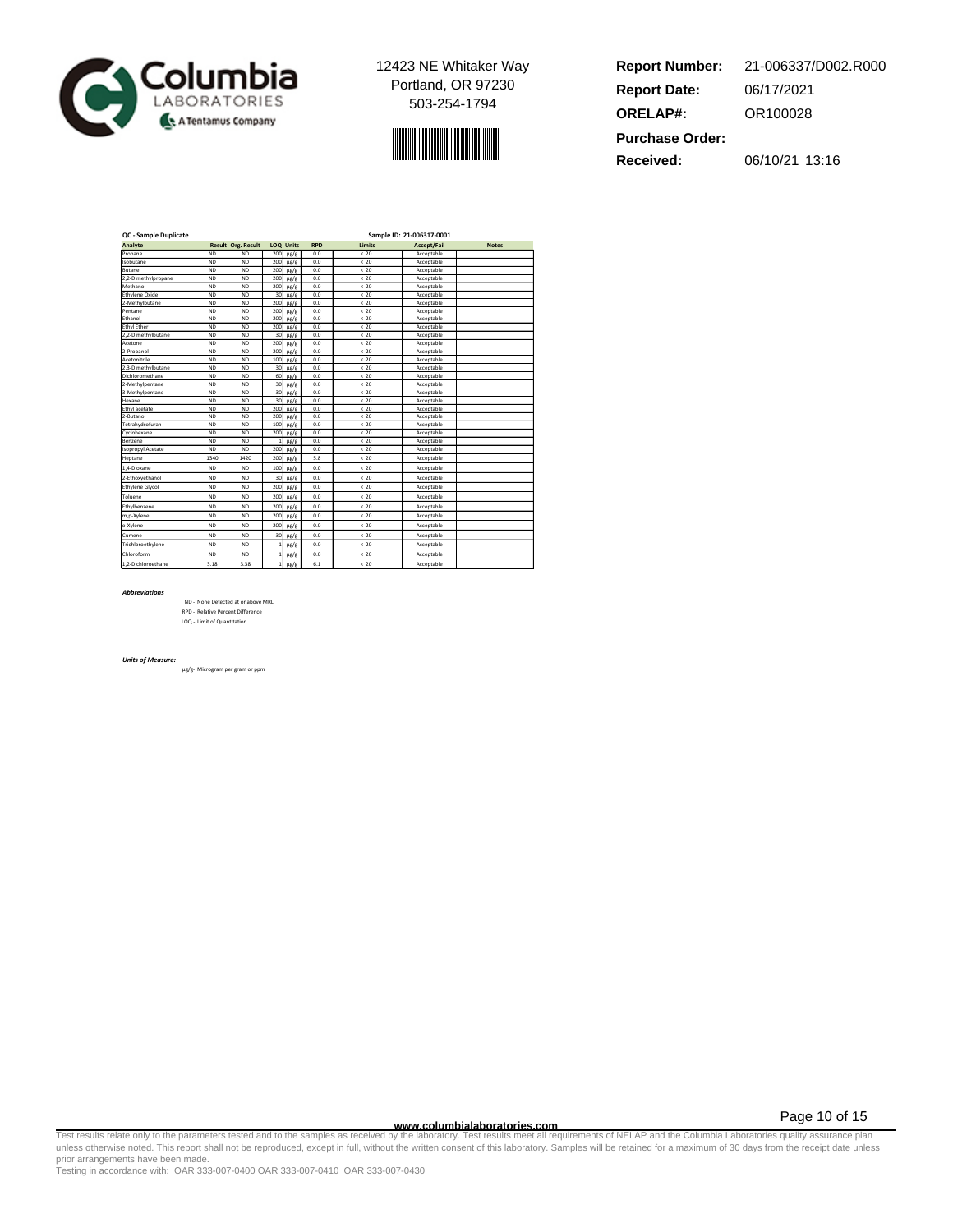



| <b>Report Number:</b>  | 21-006337/D002.R000 |
|------------------------|---------------------|
| <b>Report Date:</b>    | 06/17/2021          |
| <b>ORELAP#:</b>        | OR100028            |
| <b>Purchase Order:</b> |                     |

**Received:** 06/10/21 13:16

Revision #: 0.00 Control : CFL-D06

| Revision Date: 05/31/2019 Effective Date: 05/31/2019 |
|------------------------------------------------------|
|                                                      |

| <b>Laboratory Quality Control Results</b> |                                        |              |              |       |                                         |                   |              |  |
|-------------------------------------------|----------------------------------------|--------------|--------------|-------|-----------------------------------------|-------------------|--------------|--|
|                                           | J AOAC 2015 V98-6<br>Batch ID: 2105282 |              |              |       |                                         |                   |              |  |
| <b>Laboratory Control Sample</b>          |                                        |              |              |       |                                         |                   |              |  |
| Analyte                                   | <b>Result</b>                          | <b>Spike</b> | <b>Units</b> | % Rec | <b>Limits</b>                           | <b>Evaluation</b> | <b>Notes</b> |  |
| <b>CBDVA</b>                              | 0.191                                  | 0.2          | %            | 95.5  | 85.0<br>115<br>ä,                       | Acceptable        |              |  |
| CBDV                                      | 0.207                                  | 0.2          | %            | 104   | 85.0<br>115<br>$\overline{\phantom{a}}$ | Acceptable        |              |  |
| CBE                                       | 0.200                                  | 0.2          | %            | 100   | 115<br>85.0<br>L.                       | Acceptable        |              |  |
| CBDA                                      | 0.203                                  | 0.2          | %            | 101   | 85.0<br>115<br>÷,                       | Acceptable        |              |  |
| CBGA                                      | 0.192                                  | 0.2          | %            | 95.9  | 85.0<br>115<br>÷,                       | Acceptable        |              |  |
| <b>CBG</b>                                | 0.208                                  | 0.2          | %            | 104   | 85.0<br>115<br>٠                        | Acceptable        |              |  |
| CBD                                       | 0.213                                  | 0.2          | %            | 107   | 85.0<br>115                             | Acceptable        |              |  |
| <b>THCV</b>                               | 0.204                                  | 0.2          | %            | 102   | 85.0<br>115                             | Acceptable        |              |  |
| d8THCV                                    | 0.200                                  | 0.2          | %            | 100   | 85.0<br>115                             | Acceptable        |              |  |
| <b>THCVA</b>                              | 0.185                                  | 0.2          | %            | 92.5  | 85.0<br>115                             | Acceptable        |              |  |
| <b>CBN</b>                                | 0.216                                  | 0.2          | %            | 108   | 85.0<br>115<br>$\overline{a}$           | Acceptable        |              |  |
| exo-THC                                   | 0.195                                  | 0.2          | %            | 97.4  | 85.0<br>115                             | Acceptable        |              |  |
| d9THC                                     | 0.219                                  | 0.2          | %            | 110   | 85.0<br>115<br>٠                        | Acceptable        |              |  |
| d8THC                                     | 0.195                                  | 0.2          | %            | 97.5  | 85.0<br>115<br>٠                        | Acceptable        |              |  |
| CBL                                       | 0.179                                  | 0.2          | %            | 89.3  | 85.0<br>115<br>٠                        | Acceptable        |              |  |
| CBC                                       | 0.205                                  | 0.2          | %            | 102   | 85.0<br>115<br>L.                       | Acceptable        |              |  |
| <b>THCA</b>                               | 0.191                                  | 0.2          | %            | 95.6  | 85.0<br>115<br>L.                       | Acceptable        |              |  |
| CBCA                                      | 0.183                                  | 0.2          | %            | 91.6  | 85.0<br>115<br>$\overline{\phantom{a}}$ | Acceptable        |              |  |
| CBLA                                      | 0.202                                  | 0.2          | %            | 101   | 85.0<br>115<br>$\overline{\phantom{a}}$ | Acceptable        |              |  |
| <b>CBT</b>                                | 0.210                                  | 0.2          | %            | 105   | 85.0<br>115<br>$\overline{a}$           | Acceptable        |              |  |

### **Method Blank**

| Analyte      | <b>Result</b> | LOQ | <b>Units</b>  | <b>Limits</b> | <b>Evaluation</b> | <b>Notes</b> |
|--------------|---------------|-----|---------------|---------------|-------------------|--------------|
| <b>CBDVA</b> | $<$ LOQ       | 0.1 | %             | ${}< 0.1$     | Acceptable        |              |
| <b>CBDV</b>  | $<$ LOQ       | 0.1 | %             | ${}< 0.1$     | Acceptable        |              |
| CBE          | $<$ LOQ       | 0.1 | %             | ${}< 0.1$     | Acceptable        |              |
| CBDA         | $<$ LOQ       | 0.1 | %             | < 0.1         | Acceptable        |              |
| CBGA         | $<$ LOQ       | 0.1 | %             | < 0.1         | Acceptable        |              |
| CBG          | $<$ LOQ       | 0.1 | %             | < 0.1         | Acceptable        |              |
| CBD          | $<$ LOQ       | 0.1 | %             | < 0.1         | Acceptable        |              |
| <b>THCV</b>  | $<$ LOQ       | 0.1 | %             | ${}< 0.1$     | Acceptable        |              |
| d8THCV       | $<$ LOQ       | 0.1 | $\frac{9}{6}$ | < 0.1         | Acceptable        |              |
| <b>THCVA</b> | $<$ LOQ       | 0.1 | %             | < 0.1         | Acceptable        |              |
| CBN          | $<$ LOQ       | 0.1 | %             | < 0.1         | Acceptable        |              |
| exo-THC      | $<$ LOQ       | 0.1 | %             | ${}< 0.1$     | Acceptable        |              |
| d9THC        | $<$ LOQ       | 0.1 | %             | < 0.1         | Acceptable        |              |
| d8THC        | $<$ LOQ       | 0.1 | %             | < 0.1         | Acceptable        |              |
| CBL          | $<$ LOQ       | 0.1 | %             | ${}< 0.1$     | Acceptable        |              |
| CBC          | $<$ LOQ       | 0.1 | %             | < 0.1         | Acceptable        |              |
| <b>THCA</b>  | $<$ LOQ       | 0.1 | %             | ${}< 0.1$     | Acceptable        |              |
| CBCA         | $<$ LOQ       | 0.1 | %             | < 0.1         | Acceptable        |              |
| CBLA         | $<$ LOQ       | 0.1 | %             | ${}< 0.1$     | Acceptable        |              |
| CBT          | $<$ LOQ       | 0.1 | %             | < 0.1         | Acceptable        |              |

#### *Abbreviations*

ND - None Detected at or above MRL

RPD - Relative Percent Difference

LOQ - Limit of Quantitation

### *Units of Measure:*

% - Percent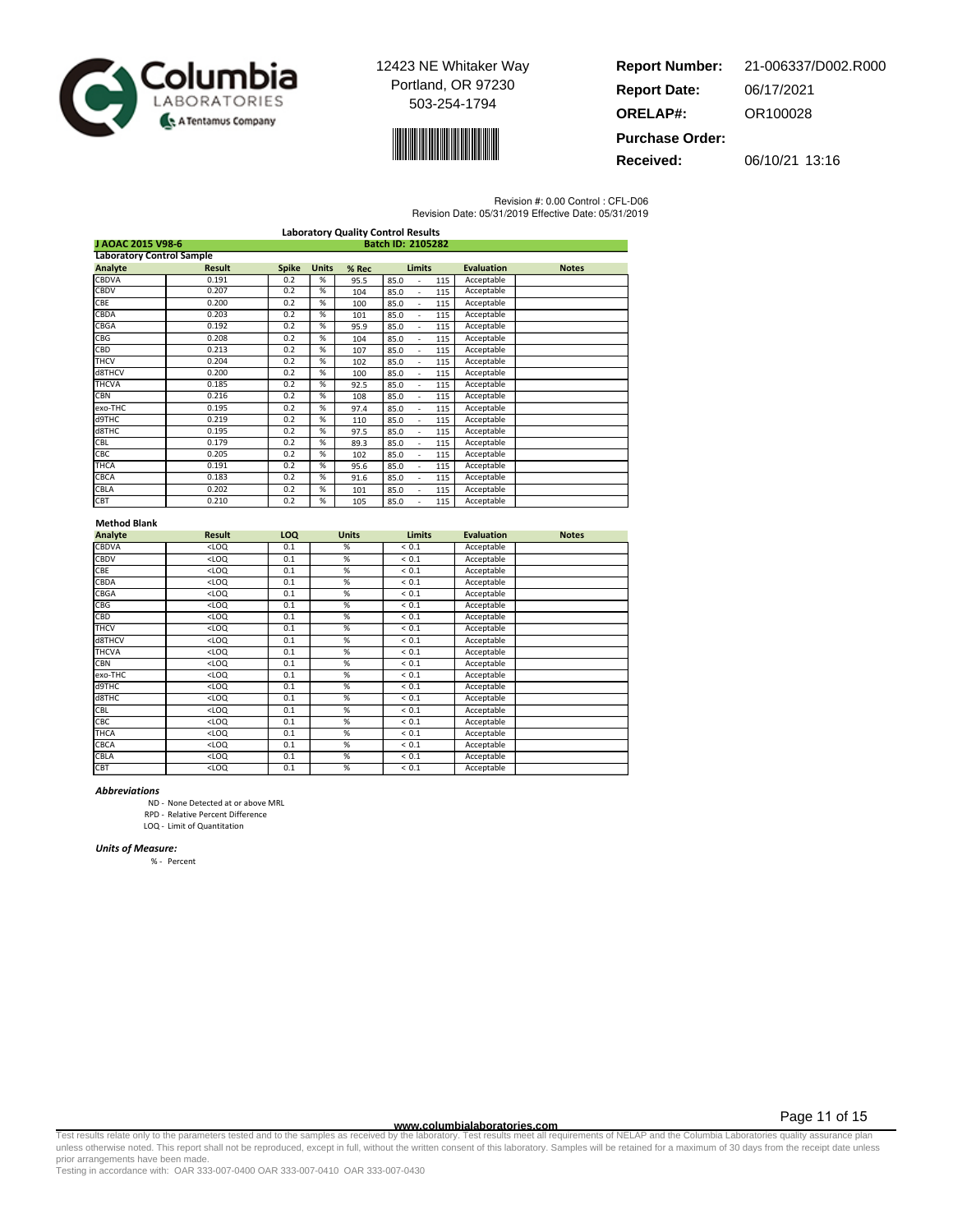



| 21-006337/D002.R000 |
|---------------------|
| 06/17/2021          |
| OR100028            |
|                     |
|                     |

**Received:** 06/10/21 13:16

Revision #: 0.00 Control : CFL-D06 Revision Date: 05/31/2019 Effective Date: 05/31/2019

| <b>Laboratory Quality Control Results</b>     |                              |             |     |              |            |               |                   |              |  |
|-----------------------------------------------|------------------------------|-------------|-----|--------------|------------|---------------|-------------------|--------------|--|
| J AOAC 2015 V98-6<br><b>Batch ID: 2105282</b> |                              |             |     |              |            |               |                   |              |  |
| <b>Sample Duplicate</b>                       | Sample ID: 21-006162-0001-01 |             |     |              |            |               |                   |              |  |
| <b>Analyte</b>                                | <b>Result</b>                | Org. Result | LOQ | <b>Units</b> | <b>RPD</b> | <b>Limits</b> | <b>Evaluation</b> | <b>Notes</b> |  |
| <b>CBDVA</b>                                  | <1.00                        | $<$ LOQ     | 0.1 | %            | <b>NA</b>  | & 20          | Acceptable        |              |  |
| <b>CBDV</b>                                   | <1.00                        | $<$ LOQ     | 0.1 | %            | <b>NA</b>  | < 20          | Acceptable        |              |  |
| CBE                                           | $<$ LOQ                      | $<$ LOQ     | 0.1 | %            | <b>NA</b>  | < 20          | Acceptable        |              |  |
| CBDA                                          | $<$ LOQ                      | $<$ LOQ     | 0.1 | %            | <b>NA</b>  | < 20          | Acceptable        |              |  |
| CBGA                                          | $<$ LOQ                      | $<$ LOQ     | 0.1 | %            | <b>NA</b>  | < 20          | Acceptable        |              |  |
| CBG                                           | $<$ LOQ                      | $<$ LOQ     | 0.1 | %            | <b>NA</b>  | < 20          | Acceptable        |              |  |
| CBD                                           | $<$ LOQ                      | $<$ LOQ     | 0.1 | %            | <b>NA</b>  | < 20          | Acceptable        |              |  |
| THCV                                          | $<$ LOQ                      | $<$ LOQ     | 0.1 | %            | <b>NA</b>  | < 20          | Acceptable        |              |  |
| d8THCV                                        | $<$ LOQ                      | $<$ LOQ     | 0.1 | %            | <b>NA</b>  | < 20          | Acceptable        |              |  |
| <b>THCVA</b>                                  | $<$ LOQ                      | $<$ LOQ     | 0.1 | %            | <b>NA</b>  | < 20          | Acceptable        |              |  |
| <b>CBN</b>                                    | $<$ LOQ                      | $<$ LOQ     | 0.1 | %            | <b>NA</b>  | < 20          | Acceptable        |              |  |
| exo-THC                                       | $<$ LOQ                      | $<$ LOQ     | 0.1 | %            | <b>NA</b>  | < 20          | Acceptable        |              |  |
| d9THC                                         | 0.171                        | 0.172       | 0.1 | %            | 0.626      | < 20          | Acceptable        |              |  |
| d8THC                                         | $<$ LOQ                      | $<$ LOQ     | 0.1 | %            | <b>NA</b>  | < 20          | Acceptable        |              |  |
| CBL                                           | $<$ LOQ                      | $<$ LOQ     | 0.1 | %            | <b>NA</b>  | < 20          | Acceptable        |              |  |
| CBC                                           | 0.859                        | 0.863       | 0.1 | %            | 0.399      | < 20          | Acceptable        |              |  |
| <b>THCA</b>                                   | $<$ LOQ                      | $<$ LOQ     | 0.1 | %            | <b>NA</b>  | < 20          | Acceptable        |              |  |
| <b>CBCA</b>                                   | $<$ LOQ                      | $<$ LOQ     | 0.1 | %            | <b>NA</b>  | & 20          | Acceptable        |              |  |
| CBLA                                          | $<$ LOQ                      | $<$ LOQ     | 0.1 | %            | <b>NA</b>  | < 20          | Acceptable        |              |  |
| <b>CBT</b>                                    | 94.9                         | 95.8        | 0.1 | %            | 0.986      | < 20          | Acceptable        |              |  |

### *Abbreviations*

ND - None Detected at or above MRL

RPD - Relative Percent Difference LOQ - Limit of Quantitation

NA - Calculation Not Applicable given non-numerical results

### *Units of Measure:*

% - Percent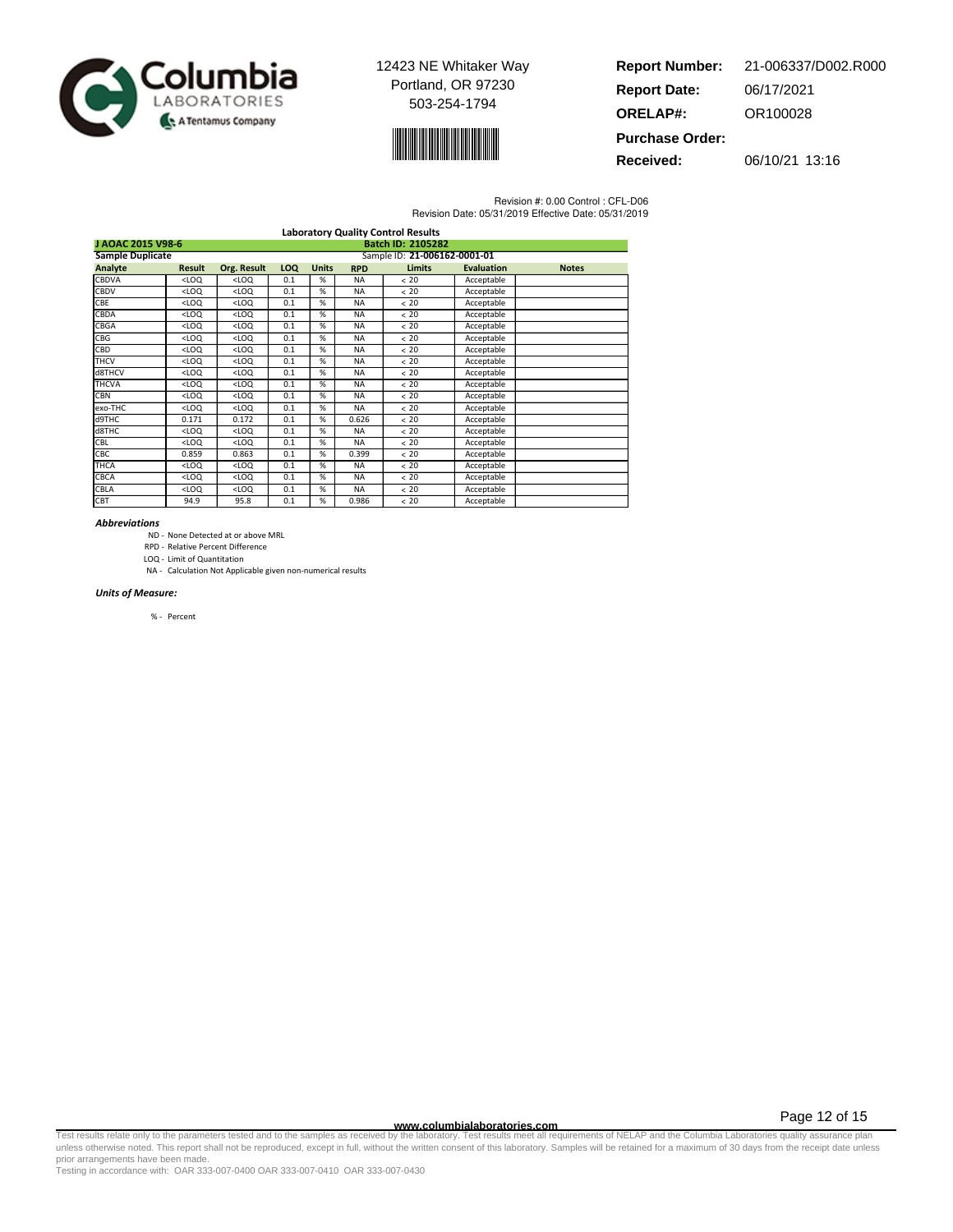



**Report Number: Report Date: ORELAP#:** 06/17/2021 OR100028 **Received:** 06/10/21 13:16 **Purchase Order:** 21-006337/D002.R000

| Laboratory Pesticide Quality Control Results |                     |                     |              |                           |                 |              |                                    |              |
|----------------------------------------------|---------------------|---------------------|--------------|---------------------------|-----------------|--------------|------------------------------------|--------------|
| AOAC 2007.1 &EN 15662<br>Method Hank         |                     |                     | Units: mg/Kg | Laboratory Control Sample |                 |              | Batch ID 2105331                   |              |
| Analyte                                      | <b>Blank Result</b> | <b>Blank Limits</b> | <b>Notes</b> | <b>LCS Result</b>         | <b>LCS</b> Spke | LCS% Re      | Limits                             | <b>Notes</b> |
| Acephate                                     | 0.000               | < 0.250             |              | 0.872                     | 1.000           | 87.2         | 127<br>$68.2 -$                    |              |
| Acequinocyl                                  | 0.000               | 1.000               |              | 3.562                     | 4.000           | 89.0         | 67.3 - 125                         |              |
| Acetamiprid                                  | 0.000               | < 0.100             |              | 0.391                     | 0.400           | 97.6         | $68.8 -$<br>128                    |              |
| Aldicarb                                     | 0.000               | < 0.200             |              | 0.815                     | 0.800           | 1018         | $69.7 -$<br>129                    |              |
| Abamectin                                    | 0.000               | < 0.250             |              | 0.929                     | 1.000           | 92.9         | $68.9 -$<br>128                    |              |
| Azoxystrobin                                 | 0.000               | < 0.100             |              | 0.382                     | 0.400           | 95.4         | 68.6 - 127                         |              |
| Bifenazate                                   | 0.000               | < 0.100             |              | 0.390                     | 0.400           | 97.4         | 70.6 - 131                         |              |
| Bifenthrin                                   | 0.000               | < 0.100             |              | 0.382                     | 0.400           | 95.4         | $68.4 -$<br>127                    |              |
| Boscalid                                     | 0.000               | < 0.200             |              | 0.771                     | 0.800           | 96.4         | 69.3 - 129                         |              |
| Carbaryl                                     | 0.000               | < 0.100             |              | 0.393                     | 0.400           | 98.2         | $68.4 -$<br>127                    |              |
| Carbofuran                                   | 0.000               | < 0.100             |              | 0.395                     | 0.400           | 98.9         | $70.3 -$<br>131                    |              |
| Chlorantraniliprol                           | 0.000               | < 0.100             |              | 0.276                     | 0.400           | 69.1         | $70.7 -$<br>131                    | Q1           |
| Chlorfenapyr                                 | 0.000               | ${}< 0.500$         |              | 1.566                     | 2.000           | 78.3<br>94.2 | $68.2 -$<br>127<br>$68.4 -$        |              |
| Chlorpyrifos<br><b>Clofentezine</b>          | 0.000<br>0.000      | < 0.100<br>< 0.100  |              | 0.377<br>0.383            | 0.400<br>0.400  | 95.8         | 127<br>$68.4 -$<br>127             |              |
| <b>O</b> yfluthrin                           | 0.000               | ${}_{<0.500}$       |              | 1.917                     | 2.000           | 95.8         | $69.4 -$<br>129                    |              |
| <b>Oypermethrin</b>                          | 0.000               | ${}_{<}0.500$       |              | 2.020                     | 2.000           | 1010         | $69.0 -$<br>128                    |              |
| Daminozide                                   | 0.000               | < 0.500             |              | 1.933                     | 2.000           | 96.7         | $69.0 -$<br>128                    |              |
| Diazinon                                     | 0.000               | < 0.100             |              | 0.381                     | 0.400           | 95.3         | $69.0 -$<br>128                    |              |
| Dichlorvos                                   | 0.000               | ${}_{<}0.500$       |              | 1.899                     | 2.000           | 94.9         | $67.2 - 125$                       |              |
| Dimethoat                                    | 0.000               | < 0.100             |              | 0.392                     | 0.400           | 98.1         | 68.8 - 128                         |              |
| Ethoprophos                                  | 0.000               | < 0.100             |              | 0.379                     | 0.400           | 94.7         | $67.9 -$<br>126                    |              |
| Etofenprox                                   | 0.000               | ${}_{0.200}$        |              | 0.808                     | 0.800           | 1010         | $68.3 - 127$                       |              |
| Etoxazol                                     | 0.000               | < 0.100             |              | 0.378                     | 0.400           | 94.4         | $67.9 -$<br>126                    |              |
| Fenoxycarb                                   | 0.000               | < 0.100             |              | 0.384                     | 0.400           | 95.9         | $68.3 -$<br>127                    |              |
| Fenpyroximat                                 | 0.000               | < 0.200             |              | 0.791                     | 0.800           | 98.9         | 68.2 - 127                         |              |
| Fipronil                                     | 0.000               | < 0.200             |              | 0.824                     | 0.800           | 1029         | $69.7 -$<br>130                    |              |
| <b>Flonicamid</b>                            | 0.000               | < 0.250             |              | 1.007                     | 1.000           | 1007         | $68.0 -$<br>126                    |              |
| <b>Hudioxonil</b>                            | 0.000               | < 0.200             |              | 0.814                     | 0.800           | 1017         | $69.8 -$<br>130                    |              |
| Hexythiazox                                  | 0.000               | < 0.250             |              | 0.953                     | 1.000           | 95.3         | $67.7 -$<br>126                    |              |
| Imazalil                                     | 0.000               | < 0.100             |              | 0.376                     | 0.400           | 94.0         | $71.2 -$<br>132                    |              |
| Imidadoprid                                  | 0.000               | ${}_{0.200}$        |              | 0.734                     | 0.800           | 91.7         | $67.9 - 126$                       |              |
| Kresoxim-Methvl                              | 0.000               | < 0.200             |              | 0.734                     | 0.800           | 91.8         | $69.3 -$<br>129                    |              |
| Malathion                                    | 0.000               | < 0.100             |              | 0.379                     | 0.400           | 94.7         | 68.4 - 127                         |              |
| Metalaxy                                     | 0.000               | < 0.100             |              | 0.372                     | 0.400           | 93.1         | $68.6 - 127$                       |              |
| Methiocarb                                   | 0.000               | < 0.100             |              | 0.363                     | 0.400           | 90.7         | $68.3 -$<br>127                    |              |
| Methomyl                                     | 0.000               | ${}_{0.200}$        |              | 0.756                     | 0.800           | 94.5<br>94.7 | $68.5 -$<br>127<br>$68.3 -$        |              |
| <b>MGK 264</b><br>Mydobutanil                | 0.000<br>0.000      | < 0.100<br>< 0.100  |              | 0.379<br>0.395            | 0.400<br>0.400  | 98.7         | 127<br>$68.1 -$<br>127             |              |
| Naled                                        | 0.000               | < 0.250             |              | 0.968                     | 1.000           | 96.8         | $69.6 - 129$                       |              |
| Oxamyl                                       | 0.000               | ${}_{<}0.500$       |              | 1.585                     | 2.000           | 79.3         | 128<br>$69.0 -$                    |              |
| Padobutrazol                                 | 0.000               | < 0.200             |              | 0.764                     | 0.800           | 95.5         | $68.7 -$<br>128                    |              |
| Parathion Methyl                             | 0.000               | < 0.200             |              | 0.937                     | 0.800           | 1172         | 69.4 - 129                         |              |
| Permethrin                                   | 0.000               | < 0.100             |              | 0.402                     | 0.400           | 1004         | $68.7 -$<br>128                    |              |
| Phosmet                                      | 0.000               | < 0.100             |              | 0.393                     | 0.400           | 98.3         | $68.2 -$<br>127                    |              |
| Piperonyl butoxide                           | 0.000               | ${}_{<}0.500$       |              | 1.947                     | 2.000           | 97.3         | $68.2 - 127$                       |              |
| Prallethrin                                  | 0.000               | < 0.100             |              | 0.387                     | 0.400           | 96.6         | $69.3 -$<br>129                    |              |
| Propiconazole                                | 0.000               | < 0.200             |              | 0.779                     | 0.800           | 97.3         | $68.7 -$<br>128                    |              |
| Propoxur                                     | 0.000               | < 0.100             |              | 0.385                     | 0.400           | 96.2         | $67.9 -$<br>126                    |              |
| Pyrethrins                                   | 0.000               | < 0.100             |              | 0.400                     | 0.413           | 96.9         | $66.6 -$<br>124                    |              |
| Pyridaben                                    | 0.000               | < 0.100             |              | 0.371                     | 0.400           | 92.7         | $70.7 -$<br>131                    |              |
| Spinosad                                     | 0.000               | < 0.100             |              | 0.386                     | 0.388           | 99.5         | $72.3 -$<br>134                    |              |
| <b>Spiromesifen</b>                          | 0.000               | < 0.100             |              | 0.394                     | 0.400           | 98.5         | $69.5 -$<br>129                    |              |
| Spirotetramat                                | 0.000               | < 0.100             |              | 0.393                     | 0.400           | 98.2         | $68.4 - 127$                       |              |
| Spiroxamine                                  | 0.000               | < 0.200             |              | 0.751                     | 0.800           | 93.8         | $67.4 - 125$                       |              |
| Tebuconazol                                  | 0.000<br>0.000      | < 0.200<br>< 0.100  |              | 0.778<br>0.390            | 0.800<br>0.400  | 97.2<br>97.6 | $69.1 -$<br>128<br>$68.4 -$<br>127 |              |
| Thiadoprid<br>Thiamethoxam                   | 0.000               | 0.100               |              | 0.404                     | 0.400           | 1010         | $68.7 -$<br>128                    |              |
| Trifloxystrobin                              | 0.000               | < 0.100             |              | 0.394                     | 0.400           | 98.5         | $68.4 -$<br>127                    |              |
|                                              |                     |                     |              |                           |                 |              |                                    |              |

| Revision: 1.00 Control: CFL-C2            |  |
|-------------------------------------------|--|
| Revised: 08/12/2019 Effective: 08/15/2019 |  |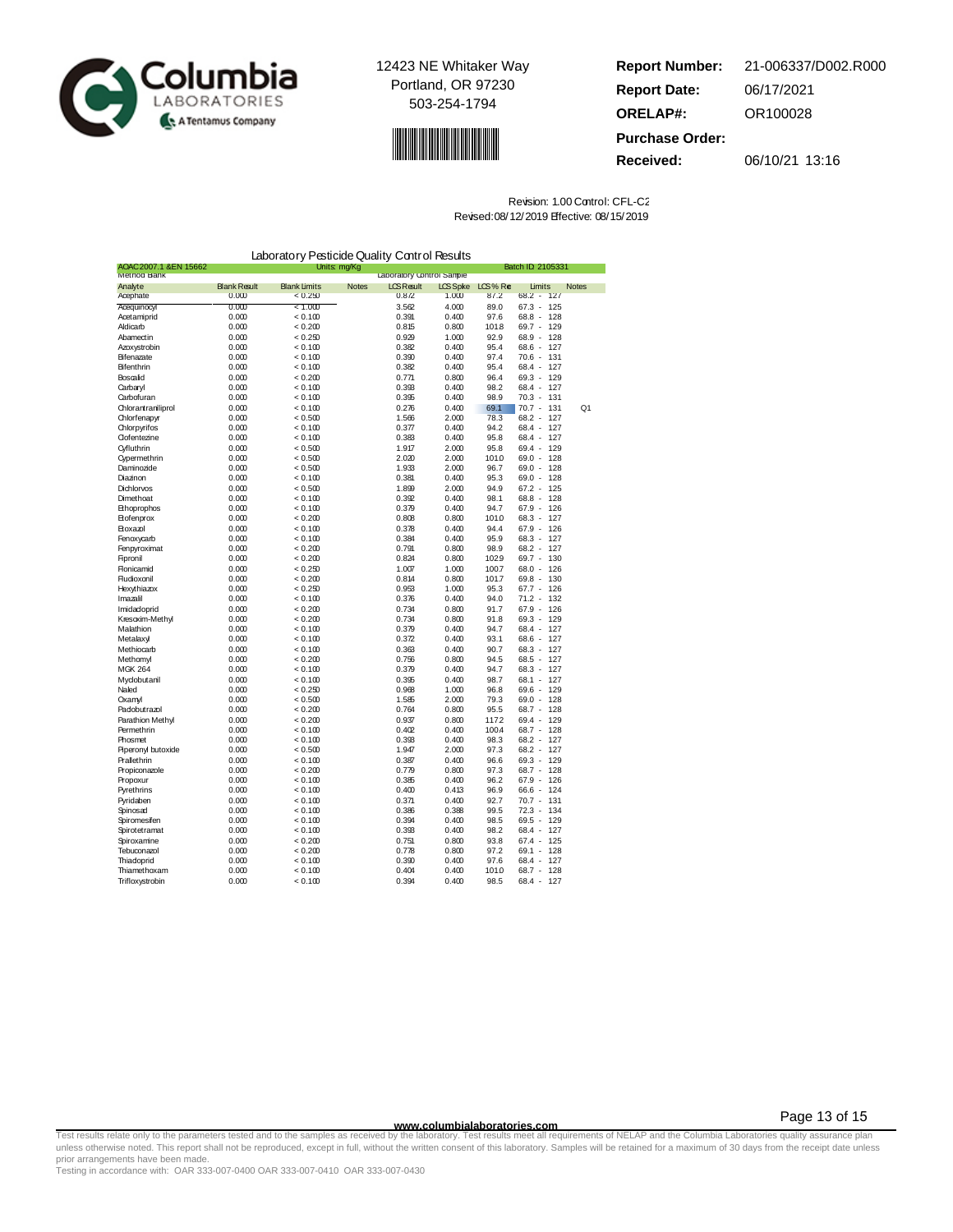



| <b>Report Number:</b>  | 21-006337/D002.R000 |
|------------------------|---------------------|
| <b>Report Date:</b>    | 06/17/2021          |
| <b>ORELAP#:</b>        | OR100028            |
| <b>Purchase Order:</b> |                     |
| Received:              | 06/10/21 13:16      |

| Revision: 1.00 Control: CFL-C2            |
|-------------------------------------------|
| Revised: 08/12/2019 Effective: 08/15/2019 |

|                                              |                |                | Laboratory Pesticide Quality Control Results |                |              |                |                |                          |                                                                         |                |
|----------------------------------------------|----------------|----------------|----------------------------------------------|----------------|--------------|----------------|----------------|--------------------------|-------------------------------------------------------------------------|----------------|
| AOAC 2007.1 & EN 15662                       |                |                | Units: mg/Kg                                 |                |              |                |                |                          | Batch ID 2105331                                                        |                |
| Matrix Spke/Matrix Spke Duplicate Recoveries |                |                |                                              |                |              |                |                | Sample ID: 21-0063630001 |                                                                         |                |
| Analyte                                      | <b>Result</b>  | <b>MSRes</b>   | MSD Res                                      | <b>Spike</b>   | RPD%         | Limit          |                | MS% Re MSD% Re           | Limits                                                                  | <b>Notes</b>   |
| Acephate                                     | 0.000          | 0.845          | 0.868                                        | 1.000          | 2.7%         | $<$ 30         | 84.5%          | 86.8%                    | 50<br>150<br>Ξ                                                          |                |
| Acequinocyl                                  | 0.000          | 3.287          | 2.459                                        | 4.000          | 28.8%        | < 30           | 82.2%          | 61.5%                    | 50<br>150<br>Ξ                                                          |                |
| Acetamiprid                                  | 0.000          | 0.388          | 0.363                                        | 0.400          | 6.6%         | < 30           | 96.9%          | 90.8%                    | 150<br>50<br>$\overline{\phantom{a}}$                                   |                |
| Aldicarb                                     | 0.000          | 0.811          | 0.790                                        | 0.800          | 2.6%         | < 30           | 101.4%         | 98.8%                    | 50<br>150<br>$\overline{\phantom{a}}$                                   |                |
| Abamectin                                    | 0.000          | 0.893          | 0.940                                        | 1.000          | 5.1%         | < 30           | 89.3%          | 94.0%                    | 50<br>150<br>Ξ                                                          |                |
| Azoxystrobin                                 | 0.005          | 0.378          | 0.352                                        | 0.400          | 7.2%         | < 30           | 93.4%          | 86.9%                    | 50<br>150<br>Ξ                                                          |                |
| Bifenazate                                   | 0.000          | 0.420          | 0.391                                        | 0.400          | 7.3%         | < 30<br>$<$ 30 | 1050%          | 97.6%                    | 50<br>150<br>٠<br>150<br>τ                                              |                |
| Bifenthrin<br>Boscalid                       | 0.047          | 0.369          | 0.352<br>0.728                               | 0.400          | 5.3%         | < 30           | 80.6%          | 76.5%                    | 50<br>150                                                               |                |
|                                              | 0.000          | 0.779          |                                              | 0.800<br>0.400 | 6.8%<br>2.1% | < 30           | 97.4%<br>94.0% | 91.0%<br>92.1%           | 50<br>$\overline{\phantom{a}}$<br>50<br>150<br>$\overline{\phantom{a}}$ |                |
| Carbaryl                                     | 0.000          | 0.376          | 0.368<br>0.360                               | 0.400          | 10.4%        | $<$ 30         | 99.7%          | 89.9%                    | 150<br>$\overline{\phantom{a}}$                                         |                |
| Carbofuran<br>Chlorantraniliprol             | 0.001          | 0.400<br>0.311 | 0.326                                        | 0.400          | 5.0%         | < 30           | 77.6%          | 81.6%                    | 50<br>150<br>50                                                         |                |
| Chlorfenapyr                                 | 0.000<br>0.000 | 1.647          | 1.271                                        | 2.000          | 25.8%        | < 30           | 82.4%          | 63.6%                    | ٠<br>50<br>150<br>τ                                                     |                |
| Chlorpyrifos                                 | 0.010          | 0.353          | 0.347                                        | 0.400          | 1.8%         | < 30           | 85.9%          | 84.3%                    | 150<br>50<br>$\overline{\phantom{a}}$                                   |                |
| <b>Clofentezine</b>                          | 0.000          | 0.355          | 0.322                                        | 0.400          | 9.9%         | < 30           | 88.7%          | 80.4%                    | 50<br>150<br>$\overline{\phantom{a}}$                                   |                |
| Orfluthrin                                   | 0.000          | 1.210          | 1.151                                        | 2.000          | 5.0%         | < 30           | 60.5%          | 57.5%                    | 30<br>150<br>Ξ                                                          |                |
| <b>Oypermethrin</b>                          | 0.124          | 1.864          | 1.841                                        | 2.000          | 1.4%         | < 30           | 87.0%          | 85.8%                    | 50<br>150<br>$\overline{\phantom{a}}$                                   |                |
| Daminozide                                   | 0.086          | 1.872          | 1.781                                        | 2.000          | 5.2%         | < 30           | 89.3%          | 84.7%                    | 30<br>150<br>$\overline{\phantom{a}}$                                   |                |
| Diazinon                                     | 0.000          | 0.382          | 0.364                                        | 0.400          | 4.9%         | < 30           | 95.6%          | 91.0%                    | 50<br>150<br>$\overline{\phantom{a}}$                                   |                |
| Dichlorvos                                   | 0.000          | 1.902          | 1.901                                        | 2.000          | 0.1%         | < 30           | 95.1%          | 95.0%                    | 150<br>50<br>Ξ                                                          |                |
| Dimethoat                                    | 0.000          | 0.391          | 0.365                                        | 0.400          | 7.0%         | < 30           | 97.9%          | 91.3%                    | 50<br>150<br>$\overline{\phantom{a}}$                                   |                |
| Ethoprophos                                  | 0.000          | 0.375          | 0.358                                        | 0.400          | 4.8%         | < 30           | 93.9%          | 89.5%                    | 50<br>150<br>÷,                                                         |                |
| Etofenprox                                   | 0.000          | 0.679          | 0.701                                        | 0.800          | 3.2%         | < 30           | 84.9%          | 87.6%                    | 50<br>150<br>-                                                          |                |
| Etoxazol                                     | 0.005          | 0.327          | 0.317                                        | 0.400          | 3.1%         | < 30           | 80.4%          | 77.9%                    | 50<br>150<br>$\overline{\phantom{a}}$                                   |                |
| Fenoxycarb                                   | 0.000          | 0.366          | 0.337                                        | 0.400          | 8.4%         | < 30           | 91.5%          | 84.1%                    | 150<br>50<br>τ                                                          |                |
| Fenpyroximat                                 | 0.000          | 0.744          | 0.733                                        | 0.800          | 1.4%         | $<$ 30         | 93.0%          | 91.7%                    | 150<br>50<br>$\overline{\phantom{a}}$                                   |                |
| Fipronil                                     | 0.000          | 0.554          | 0.544                                        | 0.800          | 1.8%         | < 30           | 69.2%          | 68.0%                    | 50<br>150<br>$\overline{\phantom{a}}$                                   |                |
| <b>Flonicamid</b>                            | 0.000          | 0.991          | 0.934                                        | 1.000          | 5.9%         | < 30           | 99.1%          | 93.4%                    | 50<br>150<br>τ                                                          |                |
| <b>Fludioxonil</b>                           | 0.000          | 0.824          | 0.756                                        | 0.800          | 8.6%         | < 30           | 1030%          | 94.5%                    | 50<br>150<br>$\overline{\phantom{a}}$                                   |                |
| Hexythiazox                                  | 0.000          | 0.446          | 0.423                                        | 1.000          | 5.2%         | < 30           | 44.6%          | 42.3%                    | 50<br>150<br>$\overline{\phantom{a}}$                                   | Q <sub>6</sub> |
| Imazalil                                     | 0.000          | 0.402          | 0.404                                        | 0.400          | 0.5%         | $<$ 30         | 1004%          | 1009%                    | 150<br>50<br>τ                                                          |                |
| Imidadoprid                                  | 0.000          | 0.759          | 0.716                                        | 0.800          | 5.9%         | < 30           | 94.9%          | 89.5%                    | 50<br>150<br>٠                                                          |                |
| Kresoxim-Methyl                              | 0.000          | 0.774          | 0.704                                        | 0.800          | 9.5%         | $<$ 30         | 96.8%          | 88.0%                    | 50<br>150<br>Ξ                                                          |                |
| Malathion                                    | 0.054          | 0.412          | 0.417                                        | 0.400          | 1.3%         | < 30           | 89.5%          | 90.7%                    | 50<br>τ<br>150                                                          |                |
| Metalaxy                                     | 0.000          | 0.375          | 0.360                                        | 0.400          | 4.0%         | < 30           | 93.7%          | 90.0%                    | 50<br>150<br>$\overline{\phantom{a}}$                                   |                |
| Methiocarb                                   | 0.000          | 0.376          | 0.377                                        | 0.400          | 0.2%         | < 30           | 94.0%          | 94.2%                    | 150<br>50<br>τ                                                          |                |
| Methomyl                                     | 0.000          | 0.764          | 0.658                                        | 0.800          | 14.9%        | < 30           | 95.5%          | 82.3%                    | 50<br>150<br>$\overline{\phantom{a}}$                                   |                |
| <b>MGK 264</b>                               | 0.000          | 0.349          | 0.325                                        | 0.400          | 7.1%         | < 30           | 87.2%          | 81.2%                    | 50<br>150<br>$\overline{\phantom{a}}$                                   |                |
| Mydobutanil                                  | 0.000          | 0.378          | 0.361                                        | 0.400          | 4.5%         | < 30           | 94.4%          | 90.2%                    | 50<br>150<br>Ξ                                                          |                |
| Naled                                        | 0.000          | 0.947          | 0.911                                        | 1.000          | 3.8%         | < 30           | 94.7%          | 91.1%                    | 50<br>150<br>$\overline{\phantom{a}}$                                   |                |
| Oxamvl                                       | 0.000          | 2.346          | 2.248                                        | 2.000          | 4.2%         | < 30           | 1173%          | 1124%                    | 50<br>150<br>÷,                                                         |                |
| Padobutrazol                                 | 0.000          | 0.703          | 0.693                                        | 0.800          | 1.4%         | < 30           | 87.9%          | 86.6%                    | 150<br>50<br>$\overline{\phantom{a}}$                                   |                |
| Parathion Methyl                             | 0.000          | 0.605          | 0.627                                        | 0.800          | 3.6%         | < 30           | 75.6%          | 78.4%                    | 30<br>150<br>$\overline{\phantom{a}}$                                   |                |
| Permethrin                                   | 0.026          | 0.367          | 0.353                                        | 0.400          | 4.3%         | < 30           | 85.2%          | 81.6%                    | 50<br>150<br>τ                                                          |                |
| Phosmet                                      | 0.000          | 0.374          | 0.355                                        | 0.400          | 5.4%         | < 30           | 93.5%          | 88.6%                    | 150<br>50<br>$\overline{\phantom{a}}$                                   |                |
| Piperonyl butoxide                           | 0.000          | 1.761          | 1.677                                        | 2.000          | 4.9%         | < 30           | 88.0%          | 83.8%                    | 50<br>150<br>$\overline{\phantom{a}}$                                   |                |
| Prallethrin                                  | 0.000          | 0.375          | 0.331                                        | 0.400          | 12.4%        | < 30           | 93.7%          | 82.8%                    | 150<br>50<br>$\overline{\phantom{a}}$                                   |                |
| Propiconazole                                | 0.000          | 0.737          | 0.708                                        | 0.800          | 4.1%         | < 30           | 92.1%          | 88.4%                    | 50<br>150<br>Ξ                                                          |                |
| Propoxur                                     | 0.011          | 0.377          | 0.364                                        | 0.400          | 3.7%         | < 30           | 91.6%          | 88.2%                    | 50<br>150<br>$\overline{\phantom{a}}$                                   |                |
| Pyrethrins                                   | 0.000          | 0.319          | 0.304                                        | 0.413          | 4.9%         | < 30           | 77.3%          | 73.6%                    | 50<br>150<br>٠                                                          |                |
| Pyridaben                                    | 0.000          | 0.177          | 0.176                                        | 0.400<br>0.388 | 0.8%<br>0.1% | < 30<br>< 30   | 44.3%<br>98.6% | 44.0%                    | 50<br>150<br>Ξ                                                          | Q <sub>6</sub> |
| Spinosad                                     | 0.000<br>0.000 | 0.383          | 0.382<br>0.265                               | 0.400          | 1.5%         | < 30           | 67.4%          | 98.5%<br>66.4%           | 50<br>150<br>$\overline{\phantom{a}}$<br>50<br>150                      |                |
| <b>Spiromesifen</b><br>Soirotetramat         | 0.011          | 0.270<br>0.410 | 0.409                                        | 0.400          | 0.4%         | < 30           | 99.9%          | 99.6%                    | $\overline{\phantom{a}}$<br>150<br>50                                   |                |
| Spiroxamine                                  | 0.000          | 0.776          | 0.759                                        | 0.800          | 2.2%         | < 30           | 97.0%          | 94.8%                    | $\overline{\phantom{a}}$<br>50<br>150<br>$\overline{\phantom{a}}$       |                |
| Tebuconazol                                  | 0.000          | 0.724          | 0.682                                        | 0.800          | 6.1%         | < 30           | 90.5%          | 85.2%                    | 50<br>150                                                               |                |
| Thiadoprid                                   | 0.000          | 0.382          | 0.374                                        | 0.400          | 2.3%         | < 30           | 95.5%          | 93.4%                    | $\overline{\phantom{a}}$<br>50<br>150<br>$\overline{\phantom{a}}$       |                |
| Thiamethoxam                                 | 0.000          | 0.420          | 0.376                                        | 0.400          | 10.9%        | < 30           | 1049%          | 94.0%                    | 50<br>150<br>Ξ                                                          |                |
| Trifloxystrobin                              | 0.000          | 0.315          | 0.304                                        | 0.400          | 3.5%         | < 30           | 78.8%          | 76.1%                    | 50<br>150<br>Ξ                                                          |                |
|                                              |                |                |                                              |                |              |                |                |                          |                                                                         |                |